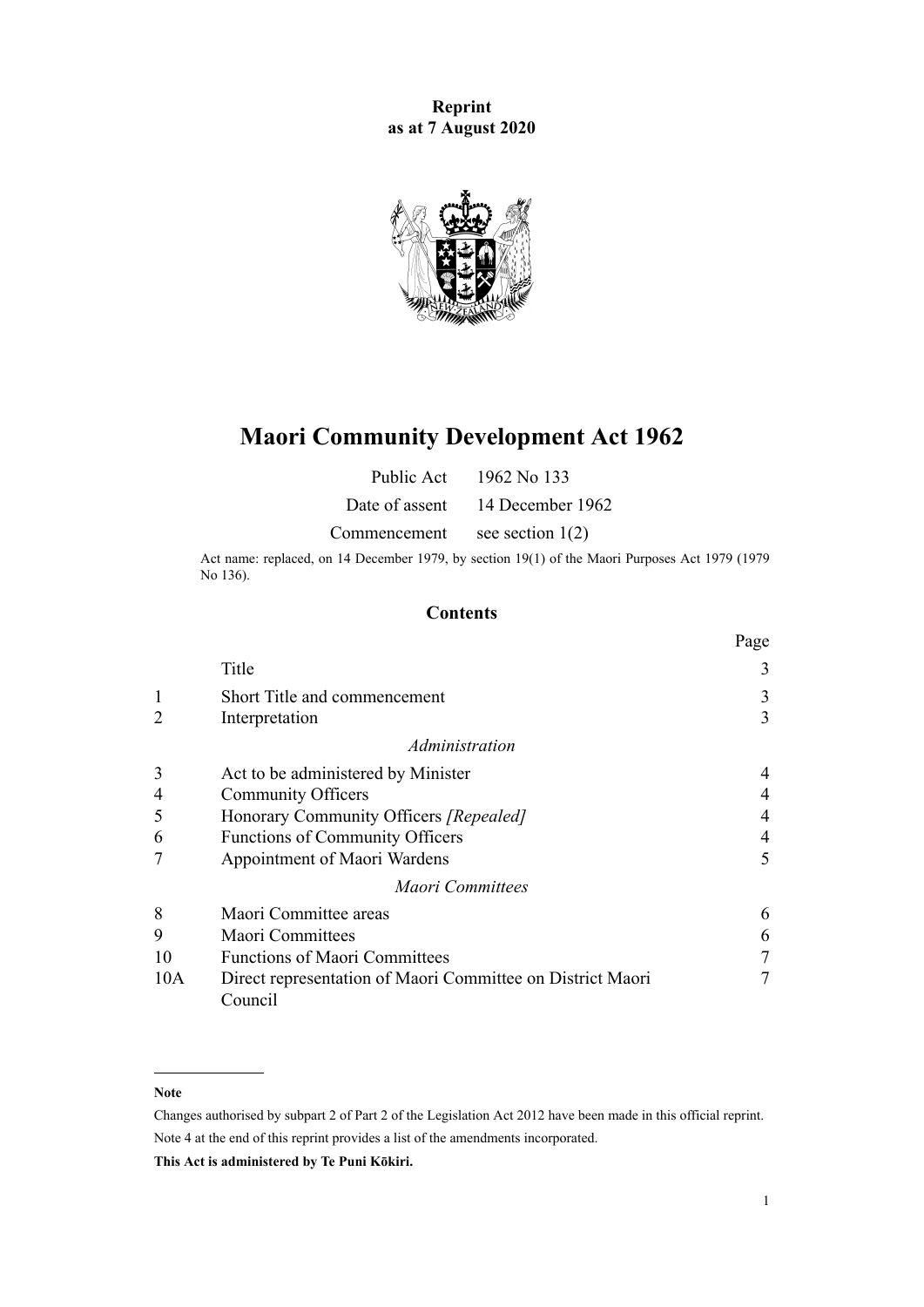|     | <b>Maori Community Development Act 1962</b>                                                | Reprinted as at<br>7 August 2020 |
|-----|--------------------------------------------------------------------------------------------|----------------------------------|
|     | <b>Maori Executive Committees</b>                                                          |                                  |
| 11  | Maori Executive Committee areas                                                            | 7                                |
| 12  | Maori Executive Committees                                                                 | $8\,$                            |
| 13  | <b>Functions of Maori Executive Committees</b>                                             | 8                                |
|     | District Maori Councils                                                                    |                                  |
| 14  | Maori Council districts                                                                    | 9                                |
| 15  | District Maori Councils                                                                    | 9                                |
| 15A | District Maori Councils may recognise Maori societies                                      | 9                                |
| 16  | <b>Functions of District Maori Councils</b>                                                | 10                               |
|     | New Zealand Maori Council                                                                  |                                  |
| 17  | New Zealand Maori Council                                                                  | 11                               |
| 18  | General functions of the New Zealand Maori Council                                         | 11                               |
|     | Elections                                                                                  |                                  |
| 19  | <b>Elections of Maori Committees</b>                                                       | 12                               |
| 20  | Provisions as to retirement after elections                                                | 13                               |
| 21  | Appointment of members of Maori Associations                                               | 13                               |
| 22  | Vacancies in membership                                                                    | 14                               |
| 23  | Meetings                                                                                   | 15                               |
|     | <b>Financial provisions</b>                                                                |                                  |
| 24  | Contributions to funds                                                                     | 16                               |
| 25  | Subsidies                                                                                  | 16                               |
| 26  | Expenses of Councils and Committees                                                        | 16                               |
| 27  | Money to be paid into bank                                                                 | 16                               |
| 28  | Accounting records and financial reporting                                                 | 17                               |
| 29  | Disposal of assets on dissolution                                                          | 18                               |
|     | Prevention of unruly behaviour                                                             |                                  |
| 30  | Prevention of riotous behaviour                                                            | 19                               |
| 31  | Prevention of drunkenness                                                                  | 20                               |
| 32  | Maori may be ordered to leave hotel                                                        | 20                               |
| 33  | Disorderly behaviour at Maori gatherings                                                   | 20                               |
| 34  | Prohibition orders against Maoris [Repealed]                                               | 22                               |
| 35  | Retention of car keys                                                                      | 22                               |
| 36  | Imposition of penalties by Maori Committees                                                | 22                               |
|     | Miscellaneous provisions                                                                   |                                  |
| 37  | Associations to be bodies corporate                                                        | 24                               |
| 38  | Contracts by Associations                                                                  | 24                               |
| 39  | Authentication of documents                                                                | 24                               |
| 40  | Associations may acquire land                                                              | 25                               |
| 40A | Property of former Maori Tribal Committees and Maori Tribal<br><b>Executive Committees</b> | 25                               |
| 41  | Members of Maori Associations not personally liable                                        | 25                               |
|     |                                                                                            |                                  |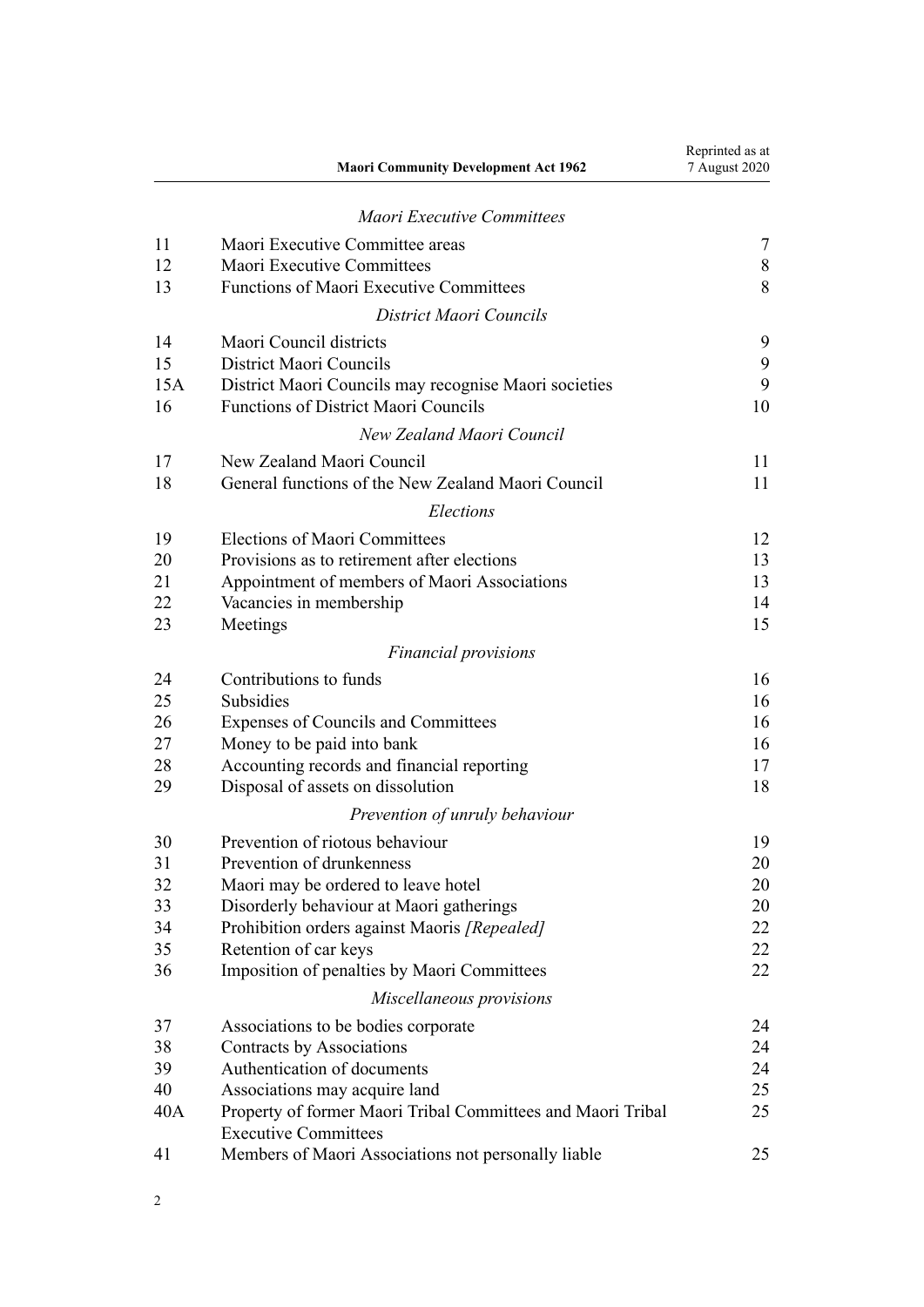<span id="page-2-0"></span>

| Reprinted as at<br>7 August 2020 |             | <b>Maori Community Development Act 1962</b> | s <sub>2</sub> |
|----------------------------------|-------------|---------------------------------------------|----------------|
| 42                               | Penalties   |                                             | 25             |
| 43                               | Regulations |                                             | 26             |
| 44                               | Repeals     |                                             | 26             |
|                                  |             | <b>Schedule</b>                             | 27             |
|                                  |             | <b>Enactments repealed</b>                  |                |

**An Act to provide for the constitution of Maori Associations, to define their powers and functions, and to consolidate and amend the Maori Social and Economic Advancement Act 1945**

#### **1 Short Title and commencement**

- (1) This Act may be cited as the Maori Community Development Act 1962.
- (2) This Act shall come into force on 1 January 1963.

Section 1(1): amended, on 14 December 1979, by [section 19\(2\)](http://legislation.govt.nz/pdflink.aspx?id=DLM35626) of the Maori Purposes Act 1979 (1979 No 136).

#### **2 Interpretation**

In this Act, unless the context otherwise requires,—

**chief executive** means the chief executive of the Ministry of Maori Development

**liquor** means alcohol within the meaning of [section 5\(1\)](http://legislation.govt.nz/pdflink.aspx?id=DLM3339341) of the Sale and Supply of Alcohol Act 2012

**Maori** means a person of the Maori race of New Zealand; and includes any descendant of such a person

**Maori Association** includes a Maori Committee, a Maori Executive Committee, a District Maori Council, and the New Zealand Maori Council

**Maori Warden** means a person appointed a Maori Warden under this Act

**meeting place** means any church, meeting house, hall, dining hall, kitchen, or other building (other than a private dwellinghouse) owned or controlled by Maoris or trustees for Maoris and used as a meeting place for Maoris and includes any land attached or appurtenant to and commonly used in connection with any such building

**Minister** means the Minister of Maori Affairs

**triennial election** means an election of members of Maori Committees held under [section 19](#page-11-0).

Section 2 **chief executive**: inserted, on 1 January 1992, by [section 9\(1\)](http://legislation.govt.nz/pdflink.aspx?id=DLM257786) of the Ministry of Maori Development Act 1991 (1991 No 145).

Section 2 **General Manager**: repealed, on 1 January 1992, by [section 9\(1\)](http://legislation.govt.nz/pdflink.aspx?id=DLM257786) of the Ministry of Maori Development Act 1991 (1991 No 145).

Section 2 **liquor**: inserted, on 18 December 2013, by [section 417\(1\)](http://legislation.govt.nz/pdflink.aspx?id=DLM3339984) of the Sale and Supply of Alcohol Act 2012 (2012 No 120).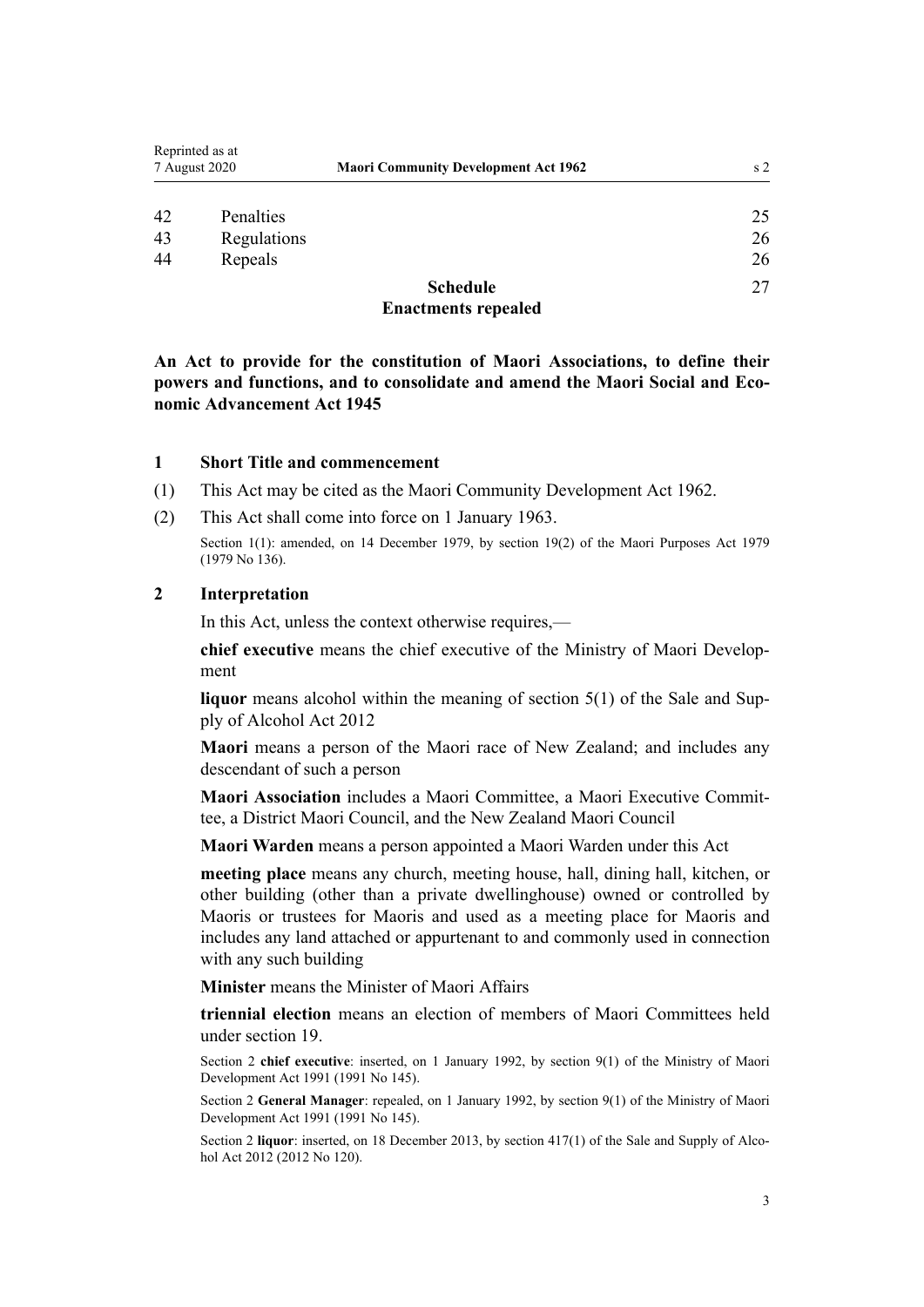<span id="page-3-0"></span>Section 2 **Maori**: replaced, on 8 November 1974, by [section 7](http://legislation.govt.nz/pdflink.aspx?id=DLM430435) of the Maori Purposes Act 1974 (1974 No 144).

Section 2 **meeting place**: amended, on 24 November 1967, by [section 8](http://legislation.govt.nz/pdflink.aspx?id=DLM385505) of the Maori Purposes Act 1967 (1967 No 145).

Section 2 **Secretary**: repealed, on 1 October 1989, by [section 10](http://legislation.govt.nz/pdflink.aspx?id=DLM170435) of the Maori Affairs Restructuring Act 1989 (1989 No 68).

#### *Administration*

### **3 Act to be administered by Minister**

This Act shall be administered by the Minister of Maori Affairs, and the powers conferred by this Act shall be under the general direction and control of the Minister.

#### **4 Community Officers**

For the purposes of this Act there shall be appointed under the [Public Service](http://legislation.govt.nz/pdflink.aspx?id=LMS106157) [Act 2020](http://legislation.govt.nz/pdflink.aspx?id=LMS106157) as officers of the public service (whether as permanent or temporary officers) and as officers of the Ministry of Maori Development, such Community Officers as may be necessary.

Section 4 heading: replaced, on 8 November 1974, by [section 8\(1\)](http://legislation.govt.nz/pdflink.aspx?id=DLM430438) of the Maori Purposes Act 1974 (1974 No 144).

Section 4: amended, on 7 August 2020, by [section 135](http://legislation.govt.nz/pdflink.aspx?id=LMS176959) of the Public Service Act 2020 (2020 No 40).

Section 4: amended, on 1 January 1992, by [section 9\(1\)](http://legislation.govt.nz/pdflink.aspx?id=DLM257786) of the Ministry of Maori Development Act 1991 (1991 No 145).

Section 4: amended, on 8 November 1974, by [section 8\(1\)](http://legislation.govt.nz/pdflink.aspx?id=DLM430438) of the Maori Purposes Act 1974 (1974 No 144).

#### **5 Honorary Community Officers**

#### *[Repealed]*

Section 5: repealed, on 24 June 1996, by section 2 of the Maori Community Development Amendment Act 1996 (1996 No 33).

#### **6 Functions of Community Officers**

- (1) The general functions of Community Officers shall be, under the control of the chief executive, to advise and assist the Maori people in respect of their general welfare and, in particular, in respect of their health, housing, education, vocational training, and employment.
- (2) In the exercise of their functions, Community Officers shall collaborate with and give such assistance and advice to Maori Associations as may be necessary or helpful in the circumstances.

Section 6 heading: amended, on 8 November 1974, pursuant to [section 8\(1\)](http://legislation.govt.nz/pdflink.aspx?id=DLM430438) of the Maori Purposes Act 1974 (1974 No 144).

Section 6(1): amended, on 1 January 1992, by [section 9\(1\)](http://legislation.govt.nz/pdflink.aspx?id=DLM257786) of the Ministry of Maori Development Act 1991 (1991 No 145).

Section 6(1): amended, on 8 November 1974, by [section 8\(1\)](http://legislation.govt.nz/pdflink.aspx?id=DLM430438) of the Maori Purposes Act 1974 (1974 No 144).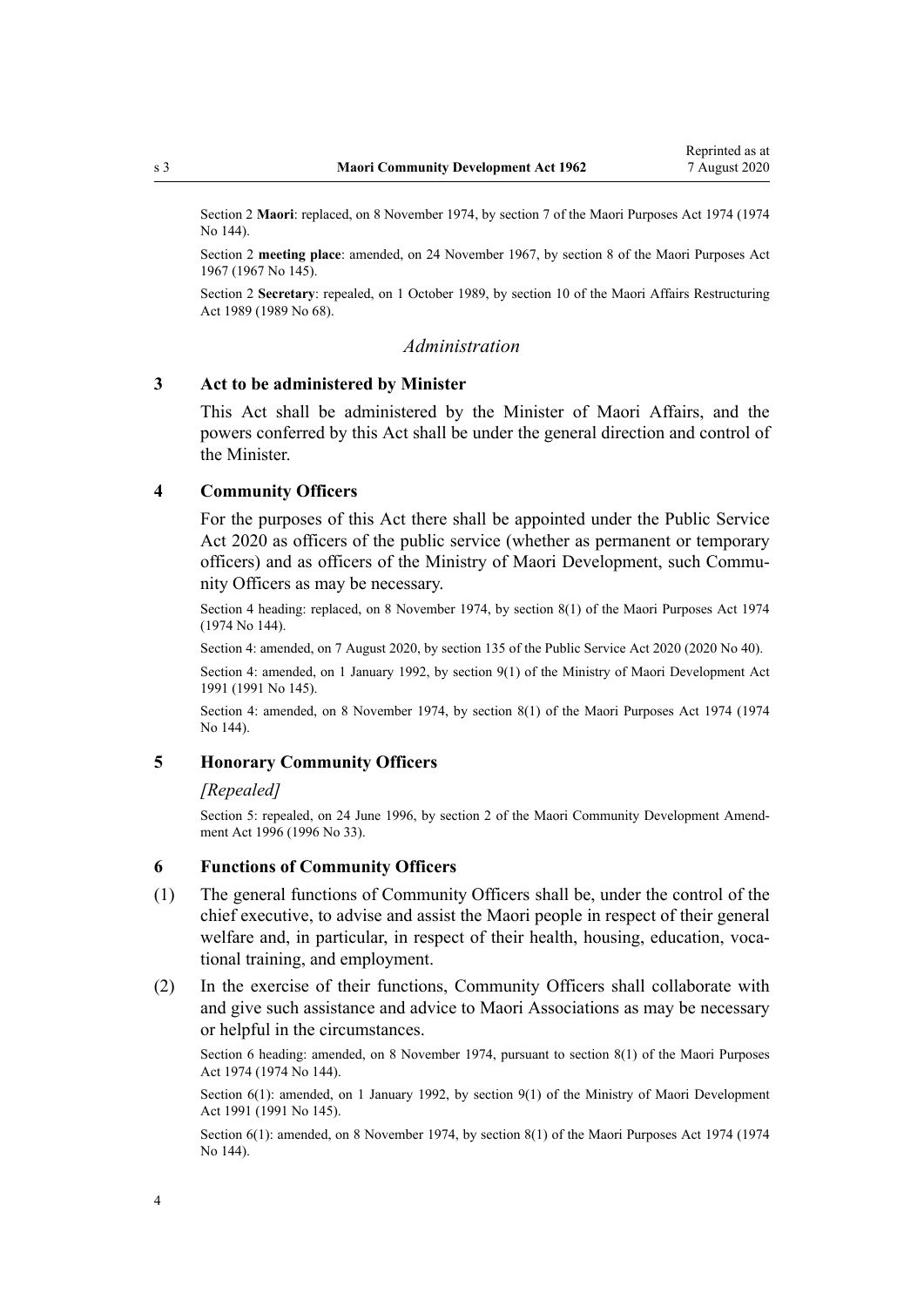<span id="page-4-0"></span>Section 6(2): amended, on 8 November 1974, by [section 8\(1\)](http://legislation.govt.nz/pdflink.aspx?id=DLM430438) of the Maori Purposes Act 1974 (1974) No 144).

### **7 Appointment of Maori Wardens**

- (1) For the purposes of this Act the Minister may from time to time appoint in respect of any Maori Council District 1 or more Maori Wardens to carry out duties in that district.
- (2) No person shall be appointed or reappointed a Maori Warden in respect of any Maori Council District unless he is residing in that district and has been nominated for appointment or reappointment by the District Maori Council for that district.
- (3) Every Maori Warden shall be appointed for a term of 3 years, but may from time to time be reappointed. The chief executive shall have power to reappoint any person as a Maori Warden in respect of any Maori Council District in accordance with a recommendation to that effect by the District Maori Council for that district.
- (4) The Minister may at any time, on the recommendation of the District Maori Council concerned, cancel the appointment of a Maori Warden, and a Maori Warden may at any time resign his office by writing addressed to the Minister. Before recommending that a Warden's appointment be cancelled, a District Maori Council shall notify the Warden of its intention to do so and shall give him an opportunity to appear in person before the Council to oppose the recommendation. A District Maori Council may suspend a Maori Warden from duty where it intends to recommend the cancellation of his appointment.
- (5) Every Maori Warden shall have the powers conferred on him by this Act or by regulations made under this Act, and shall exercise those powers under the control and supervision and subject to any express directions of the District Maori Council or of any Maori Association to which the Council may delegate its powers pursuant to [section 16\(6\).](#page-9-0)
- (6) Subject to any regulations made under this Act, a Maori Association may in its discretion pay out of its funds to any Maori Warden exercising functions in its area such remuneration or allowances for his services as it may determine.

Section 7: replaced, on 10 October 1975, by [section 14\(1\)](http://legislation.govt.nz/pdflink.aspx?id=DLM437765) of the Maori Purposes Act 1975 (1975) No 135).

Section 7 heading: replaced, on 23 October 1981, by [section 9](http://legislation.govt.nz/pdflink.aspx?id=DLM53345) of the Maori Purposes Act 1981 (1981 No 112).

Section 7(2): amended, on 23 October 1981, by [section 9](http://legislation.govt.nz/pdflink.aspx?id=DLM53345) of the Maori Purposes Act 1981 (1981 No 112).

Section 7(3): amended, on 1 January 1992, by [section 9\(1\)](http://legislation.govt.nz/pdflink.aspx?id=DLM257786) of the Ministry of Maori Development Act 1991 (1991 No 145).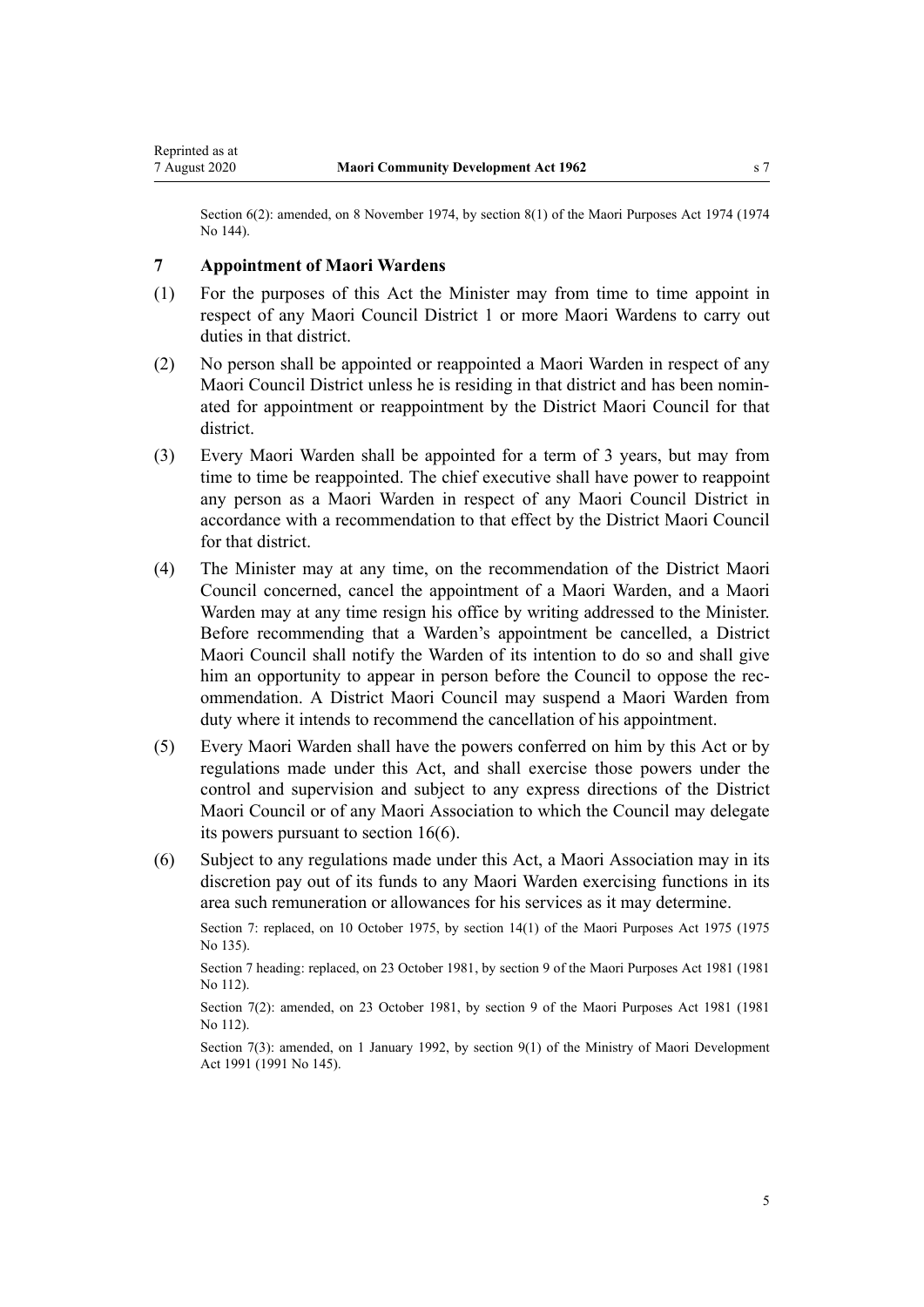### *Maori Committees*

### <span id="page-5-0"></span>**8 Maori Committee areas**

- (1) Any area which, at the commencement of this Act, is declared a Tribal Committee area under section 14 of the Maori Social and Economic Advancement Act 1945 shall be deemed to be a Maori Committee area.
- (2) A District Maori Council may, by resolution, alter the boundaries of any Maori Committee area, or amalgamate 2 or more Maori Committee areas, or constitute a new Maori Committee area, within the district of the Council.
- (3) Each District Maori Council shall assign a name by which each Maori Committee area within its district shall be described and known and may from time to time, by resolution, amend any such name.
- (4) Every resolution under this section shall be notified to the Maori Committee concerned and to the chief executive.

Section 8(4): amended, on 1 January 1992, by [section 9\(1\)](http://legislation.govt.nz/pdflink.aspx?id=DLM257786) of the Ministry of Maori Development Act 1991 (1991 No 145).

### **9 Maori Committees**

- (1) For the purposes of this Act there shall be a Maori Committee for every Maori Committee area constituted under section 8.
- (2) Each Maori Committee shall consist of 7 members elected in accordance with this Act:

provided that in any case where a District Maori Council considers it desirable to do so, it may by resolution increase the number of members to be elected to any Maori Committee in the district of the Council to such number as it thinks fit.

- (3) Notwithstanding the provisions of subsection (2), the members of every Tribal Committee in office at the commencement of this Act under section 15 of the Maori Social and Economic Advancement Act 1945 shall be deemed to be members of the Maori Committee for the Maori Committee area in respect of which those members were appointed or elected.
- (4) Any alteration in the boundaries of a Maori Committee area shall not affect the membership of the Maori Committee elected in respect of that area and each member in office at the date of the resolution effecting the alteration shall, unless his office otherwise becomes vacant, remain in office until the next triennial election.
- (5) Notwithstanding the provisions of subsection (2), where 2 or more Maori Committee areas are amalgamated, all the members of the Maori Committees elected in respect of the amalgamated areas and in office at the date of the resolution effecting the amalgamation shall, unless their offices otherwise become vacant, remain in office until the next triennial election.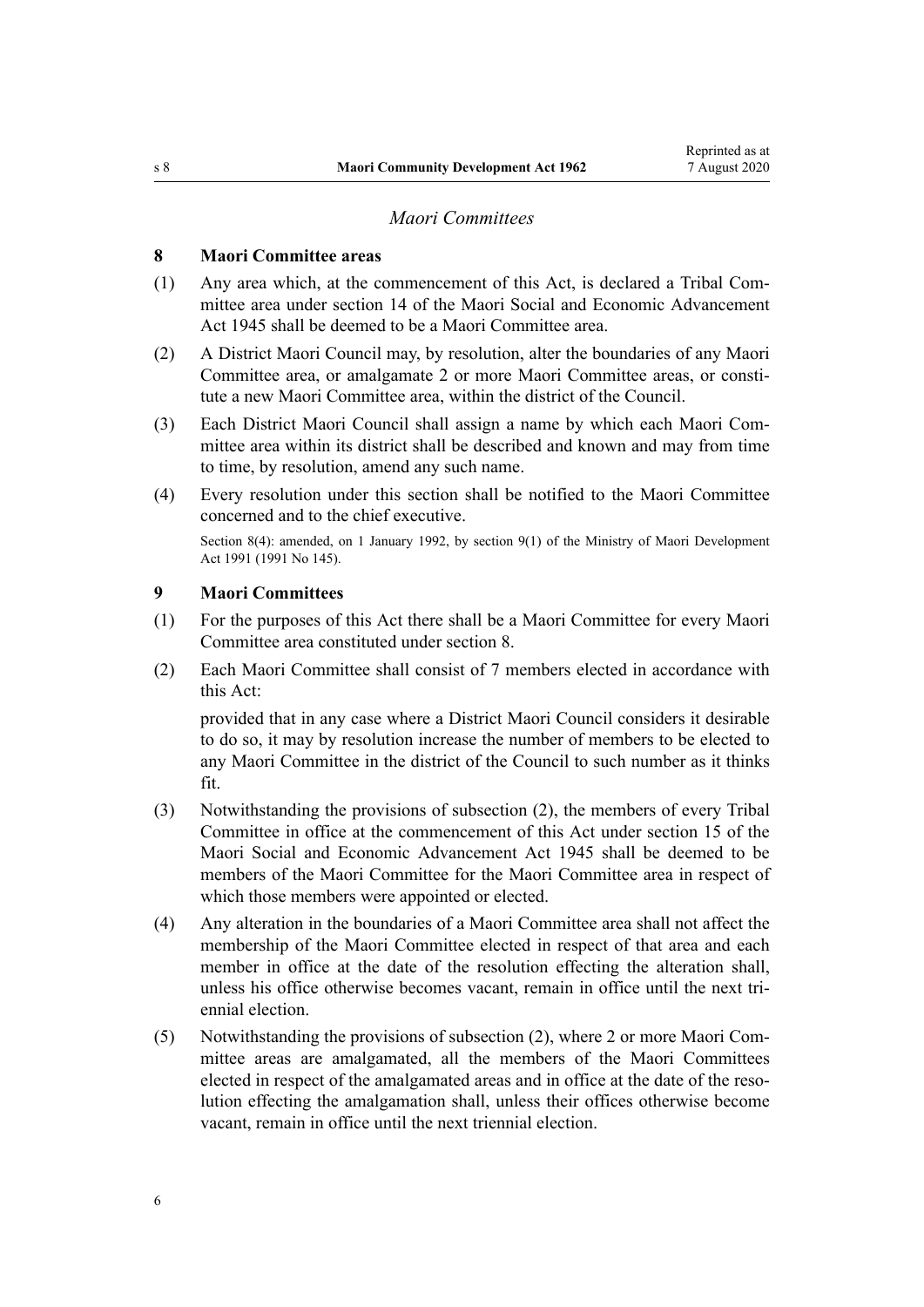<span id="page-6-0"></span>(6) Where a new Maori Committee area is constituted, an election of members of the Maori Committee for the area shall be held as soon as practicable after the constitution of the area.

Section 9(2) proviso: inserted, on 22 October 1963, by section 3 of the Maori Community Development Amendment Act 1963 (1963 No 53).

### **10 Functions of Maori Committees**

- (1) Each Maori Committee shall, in relation to the Maoris within its area, have the functions conferred on the New Zealand Maori Council by subsection (1) of [section 18](#page-10-0).
- (2) Each Maori Committee shall be subject in all things to the control of the Maori Executive Committee in whose area it operates and shall act in accordance with all directions, general or special, given to it by the Maori Executive Committee.

### **10A Direct representation of Maori Committee on District Maori Council**

- (1) A District Maori Council may at any time, by resolution, determine that a designated Maori Committee shall have direct representation to the District Maori Council and shall, in such case, fix the manner and extent of the representation. Any such Maori Committee shall thereupon be subject in all things to the control of the District Maori Council as if the Council were a Maori Executive Committee, and the Council shall have such of the powers of a Maori Executive Committee as the Council determines.
- (2) A determination under subsection (1) may at any time in like manner be varied or revoked.

Section 10A: inserted, on 17 December 1971, by [section 9](http://legislation.govt.nz/pdflink.aspx?id=DLM405538) of the Maori Purposes Act 1971 (1971 No 151).

### *Maori Executive Committees*

### **11 Maori Executive Committee areas**

- (1) Any area which, at the commencement of this Act, is declared a tribal district under section 6 of the Maori Social and Economic Advancement Act 1945 shall be deemed to be a Maori Executive Committee area.
- (2) A District Maori Council may, by resolution, alter the boundaries of any Maori Executive Committee area, or amalgamate 2 or more Maori Executive Committee areas, or constitute a new Maori Executive Committee area, within the district of the Council.
- (3) Each District Maori Council shall assign a name by which each Maori Executive Committee area within its district shall be described and known and may from time to time, by resolution, amend any such name.
- (4) Every resolution under this section shall be notified to the Maori Executive Committee concerned and to the chief executive.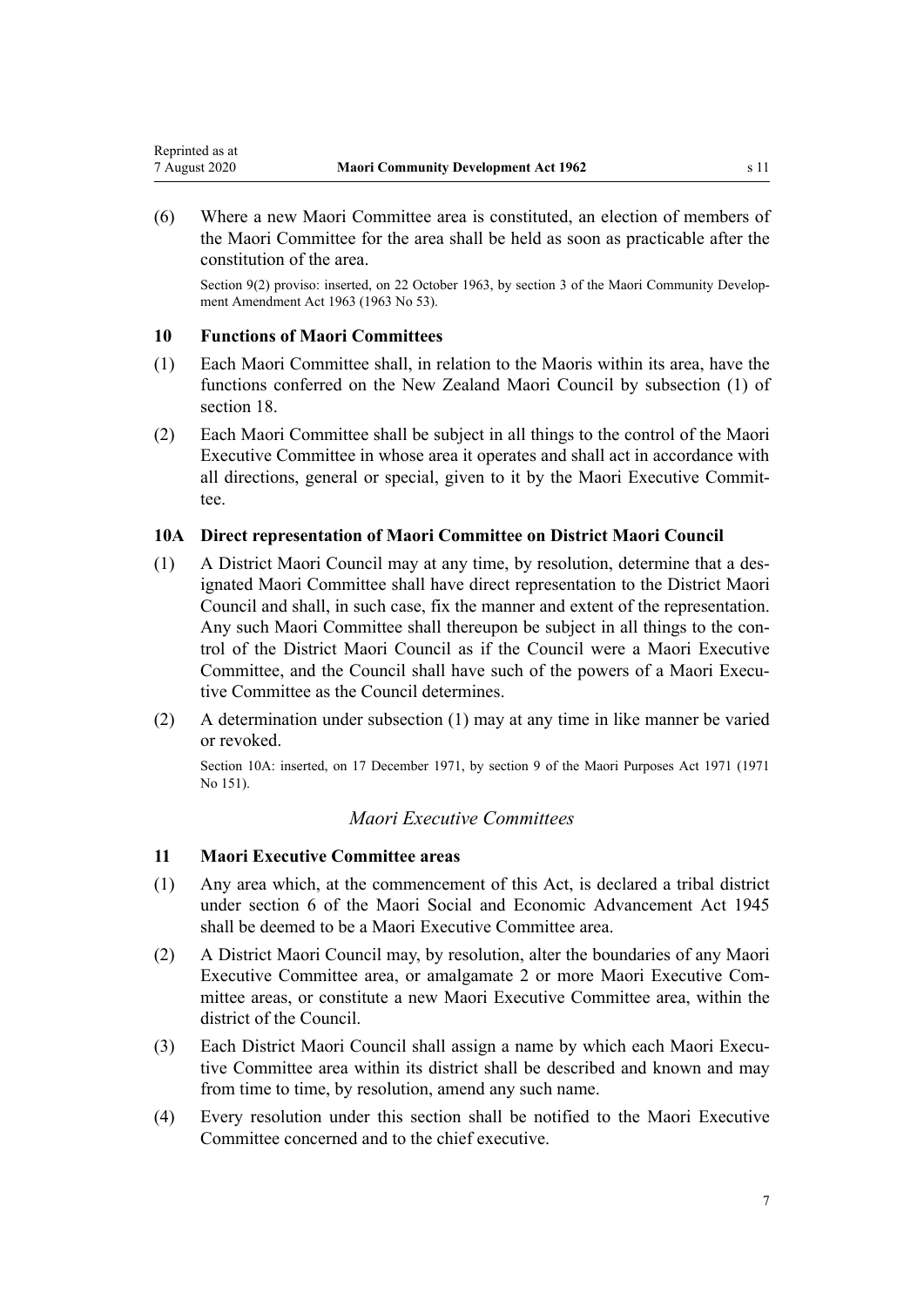<span id="page-7-0"></span>Section 11(4): amended, on 1 January 1992, by [section 9\(1\)](http://legislation.govt.nz/pdflink.aspx?id=DLM257786) of the Ministry of Maori Development Act 1991 (1991 No 145).

#### **12 Maori Executive Committees**

- (1) For the purposes of this Act there shall be a Maori Executive Committee for every Maori Executive Committee area constituted under [section 11](#page-6-0).
- (2) Each Maori Executive Committee shall consist of members appointed in accordance with this section by Maori Committees for Maori Committee areas within the Maori Executive Committee area.
- (3) Where there are less than 4 Maori Committees in a Maori Executive Committee area, the number of members appointed as aforesaid shall be 3 for each Maori Committee and, in any other case, the number of members appointed shall be 2 for each Maori Committee.
- (4) Notwithstanding the provisions of subsection (3), the members of every Tribal Executive Committee in office at the commencement of this Act under section 8 of the Maori Social and Economic Advancement Act 1945 shall be deemed to be members of the Maori Executive Committee for the Maori Executive Committee area in respect of which those members were appointed or elected.
- (5) Any alteration in the boundaries of a Maori Executive Committee area shall not affect the membership of the Maori Executive Committee appointed in respect of that area and each member in office at the date of the resolution effecting the alteration shall, unless his office otherwise becomes vacant, remain in office for the residue of the term for which he was appointed.
- (6) Notwithstanding the provisions of subsection (3), where 2 or more Maori Executive Committee areas are amalgamated, all the members of the Maori Executive Committees appointed in respect of the amalgamated areas and in office at the date of the resolution effecting the amalgamation shall, unless their offices otherwise become vacant, remain in office for the residue of the term for which they were appointed.

### **13 Functions of Maori Executive Committees**

- (1) Each Maori Executive Committee shall, in relation to the Maoris within its area, have the functions conferred on the New Zealand Maori Council by subsection (1) of [section 18](#page-10-0).
- (2) Each Maori Executive Committee shall be subject in all things to the control of the District Maori Council in whose district it operates and shall act in accordance with all directions, general or special, given to it by the Maori District Council.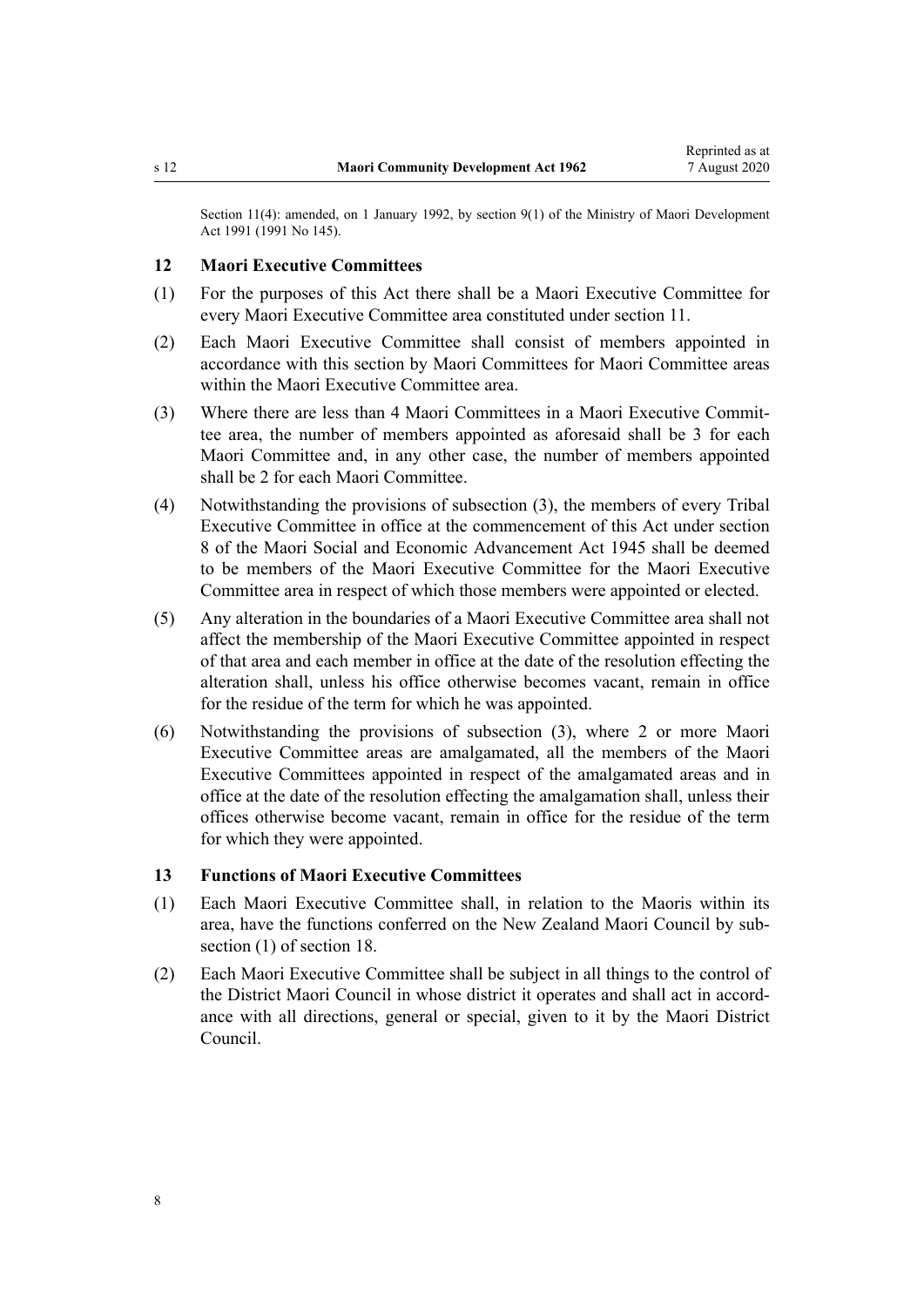### *District Maori Councils*

### <span id="page-8-0"></span>**14 Maori Council districts**

- (1) The New Zealand Maori Council may at any time by resolution declare any specified part of New Zealand to be a Maori Council District for the purposes of this Act and may assign a name by which the District shall be known.
- (2) Subject to the provisions of this section, all Maori Land Court districts shall be Maori Council districts for the purposes of this Act.
- (3) The district defined at the commencement of this Act pursuant to subsection (4) of section 13 of the Maori Social and Economic Advancement Act 1945 in respect of the Auckland District Maori Council shall be a Maori Council district for the purposes of this Act.
- (4) The New Zealand Maori Council may at any time by resolution alter the boundaries of any Maori Council district or amalgamate 2 or more districts or constitute a new district over part of an existing district, and may at the same time amend the name of any district or assign a new name thereto.

Section 14(1): replaced, on 17 December 1971, by [section 10\(1\)](http://legislation.govt.nz/pdflink.aspx?id=DLM405540) of the Maori Purposes Act 1971 (1971 No 151).

Section 14(4): replaced, on 17 December 1971, by [section 10\(2\)](http://legislation.govt.nz/pdflink.aspx?id=DLM405540) of the Maori Purposes Act 1971 (1971 No 151).

### **15 District Maori Councils**

- (1) For the purposes of this Act there shall be a District Maori Council for every Maori Council district constituted under section 14.
- (2) Each District Maori Council shall consist of members appointed in accordance with this section by Maori Executive Committees whose areas are within the district of the Council.
- (3) Each Maori Executive Committee shall appoint 2 members to the District Maori Council:

provided that if the number of Maori Executive Committees in any Maori Council district is less than 5, each of those Committees may appoint 3 members to the Council.

(4) Notwithstanding the provisions of subsection (3), the members of any District Council in office at the commencement of this Act under section 13 of the Maori Social and Economic Advancement Act 1945 shall be deemed to be members of the District Maori Council for the Maori Council district in respect of which those members were appointed.

Section 15(3) proviso: replaced, on 22 October 1963, by section 4 of the Maori Community Development Amendment Act 1963 (1963 No 53).

#### **15A District Maori Councils may recognise Maori societies**

(1) For the purposes of this section, the term **Maori society** means any club, board, society, committee, or other group or body of Maoris, whether incorporated or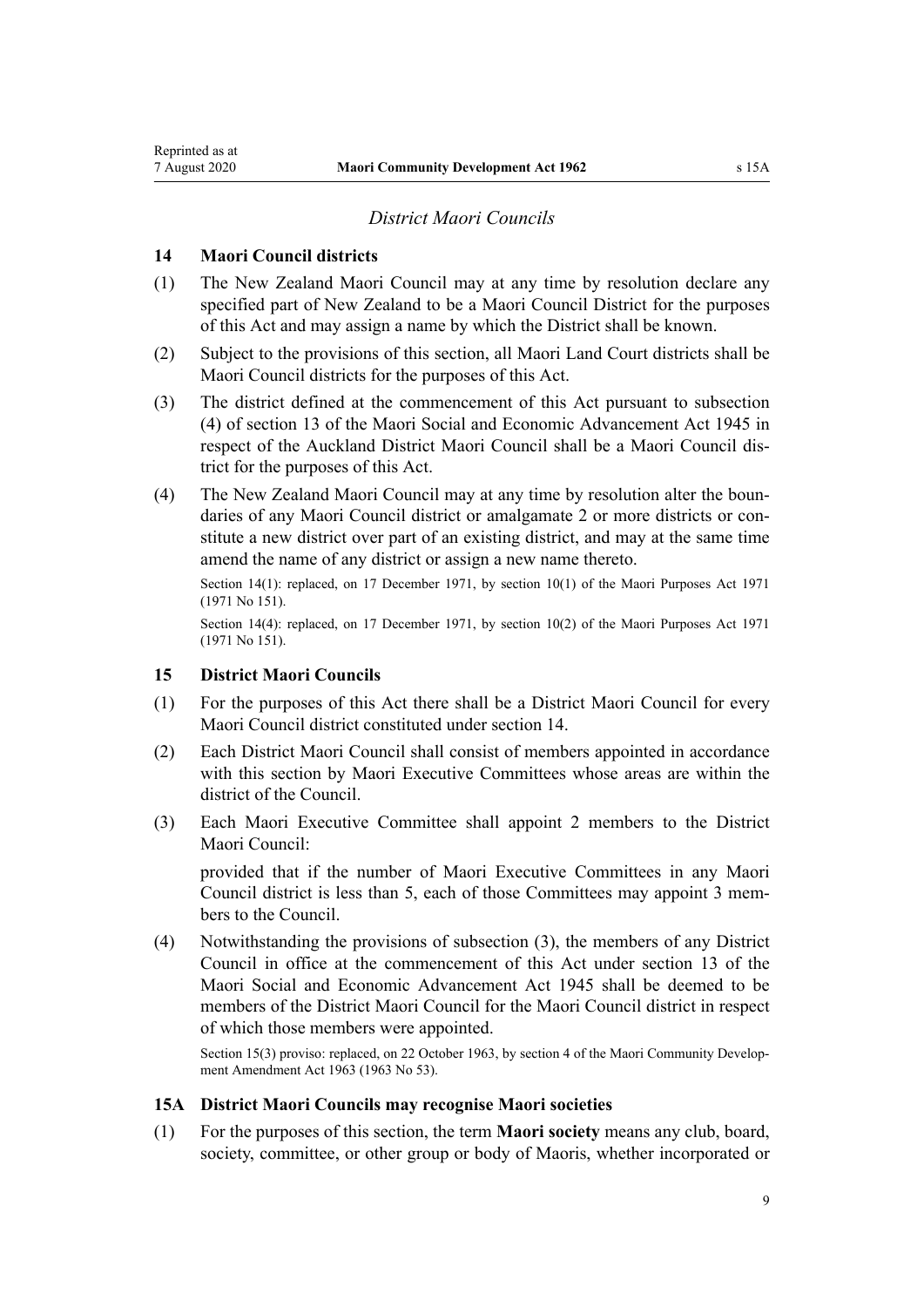<span id="page-9-0"></span>not, which in the opinion of the District Maori Council is comprised of members of, or democratically represents, or is involved with, any Maori tribe, subtribe, community, marae, religious congregation, school or other teaching institution, or has as members a significant number of Maori people having some common interest or interests.

- (2) A District Maori Council may from time to time in its absolute discretion determine that any Maori society within its district be recognised as having the status of a Maori Committee, with the right to appoint members to the District Maori Council, and may in the same manner and in its absolute discretion at any time withdraw that recognition of any such Maori society.
- (3) Every Maori society recognised by a District Maori Council shall forthwith appoint a member to that Council, and the term of office of that member shall, unless recognition of the society is sooner withdrawn, expire with that of the other members of the Council. The Maori society shall thereafter, unless its recognition is withdrawn, appoint a member of the District Maori Council in the same month and year as is prescribed for the appointment of members of the Council by Maori Executive Committees.
- (4) Each District Maori Council shall, at least once in every year, review the status of Maori societies to which it has granted recognition under this section. Section 15A: inserted, on 10 October 1975, by [section 15](http://legislation.govt.nz/pdflink.aspx?id=DLM437768) of the Maori Purposes Act 1975 (1975) No 135).

### **16 Functions of District Maori Councils**

- (1) Each District Maori Council shall, in relation to the Maoris within its district, have the functions conferred on the New Zealand Maori Council by subsection (1) of [section 18.](#page-10-0)
- (2) Each District Maori Council shall be subject in all things to the control of the New Zealand Maori Council and shall act in accordance with all directions, general or special, given to it by the New Zealand Maori Council.
- (3) Each District Maori Council shall advise, direct, and generally supervise each Maori Committee and Maori Executive Committee within its district and shall consider all representations and reports from each such committee.
- (4) Each District Maori Council shall submit an annual report of its activities to the New Zealand Maori Council.
- (5) Subject to subsection (6), each District Maori Council shall have exclusive power and authority to control and supervise the activities of Maori Wardens carrying out duties within its district, and may assign to any such warden any specified duties, consistent with this Act, within the district.
- (6) Any District Maori Council may, by notice in writing to any Maori Committee or Maori Executive Committee within its district, delegate to the Committee in respect of any specified warden or wardens, the power and authority to control and supervise and to assign duties conferred on the Council by subsection (5).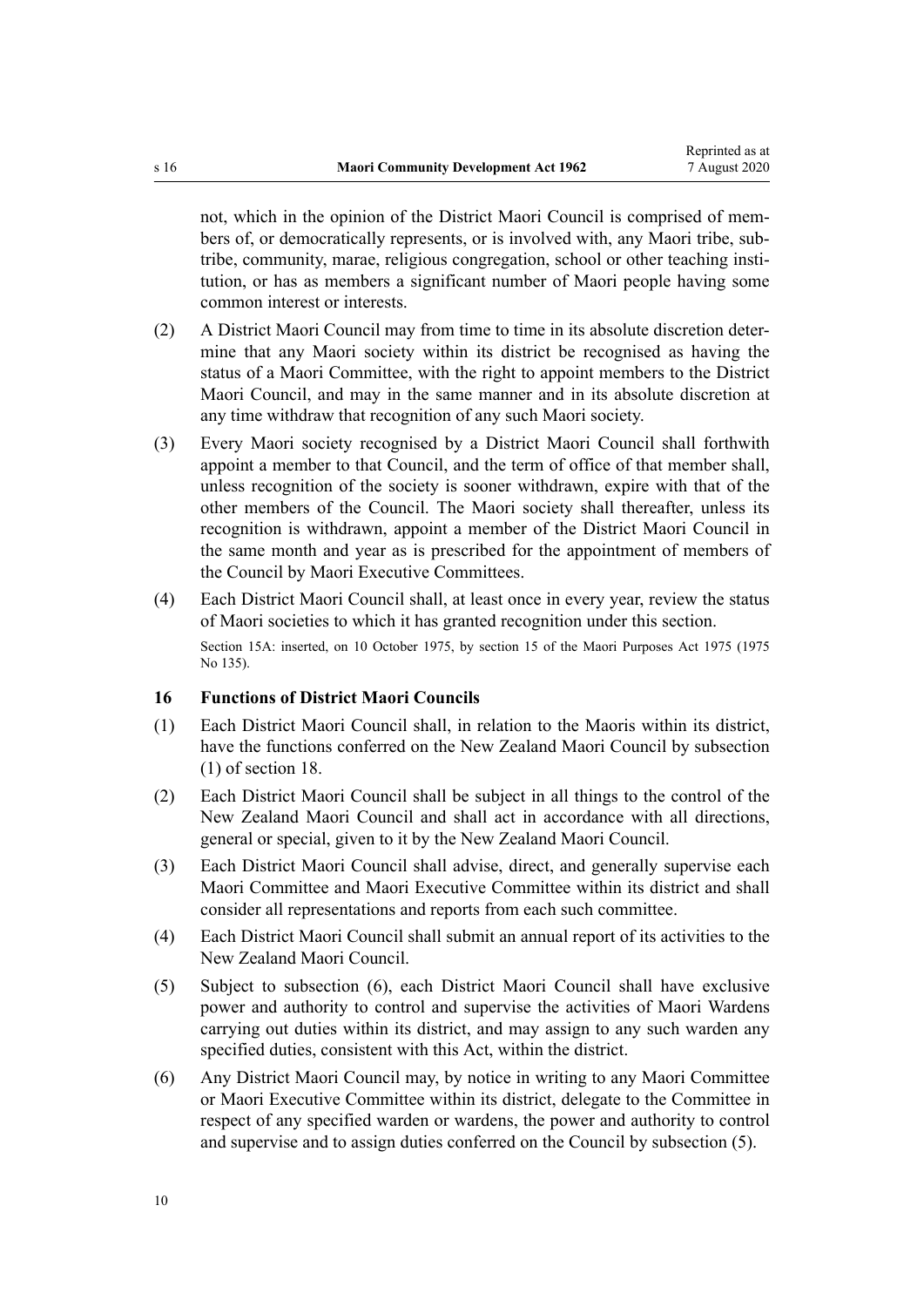<span id="page-10-0"></span>(7) Every delegation under subsection (6) shall be revocable at will.

Section 16(5): inserted, on 24 October 1969, by [section 13\(2\)](http://legislation.govt.nz/pdflink.aspx?id=DLM394017) of the Maori Purposes Act 1969 (1969) No 127).

Section 16(6): inserted, on 24 October 1969, by [section 13\(2\)](http://legislation.govt.nz/pdflink.aspx?id=DLM394017) of the Maori Purposes Act 1969 (1969) No 127).

Section 16(7): inserted, on 24 October 1969, by [section 13\(2\)](http://legislation.govt.nz/pdflink.aspx?id=DLM394017) of the Maori Purposes Act 1969 (1969) No 127).

### *New Zealand Maori Council*

### **17 New Zealand Maori Council**

- (1) For the purposes of this Act there shall be a New Zealand Maori Council.
- (2) The members of the New Zealand Maori Council shall consist of members appointed in accordance with this section by District Maori Councils.
- (3) Each District Maori Council shall appoint 3 members to the New Zealand Maori Council.
- (4) The members of the New Zealand Maori Council of Tribal Executives established under section 13E of the Maori Social and Economic Advancement Act 1945 in office at the commencement of this Act shall be deemed to be members of the New Zealand Maori Council.

#### **18 General functions of the New Zealand Maori Council**

- (1) The general functions of the New Zealand Maori Council, in respect of all Maoris, shall be—
	- (a) to consider and discuss such matters as appear relevant to the social and economic advancement of the Maori race:
	- (b) to consider and, as far as possible, give effect to any measures that will conserve and promote harmonious and friendly relations between members of the Maori race and other members of the community:
	- (c) to promote, encourage, and assist Maoris—
		- (i) to conserve, improve, advance and maintain their physical, economic, industrial, educational, social, moral, and spiritual wellbeing;
		- (ii) to assume and maintain self-reliance, thrift, pride of race, and such conduct as will be conducive to their general health and economic well-being;
		- (iii) to accept, enjoy, and maintain the full rights, privileges, and responsibilities of New Zealand citizenship;
		- (iv) to apply and maintain the maximum possible efficiency and responsibility in their local self-government and undertakings; and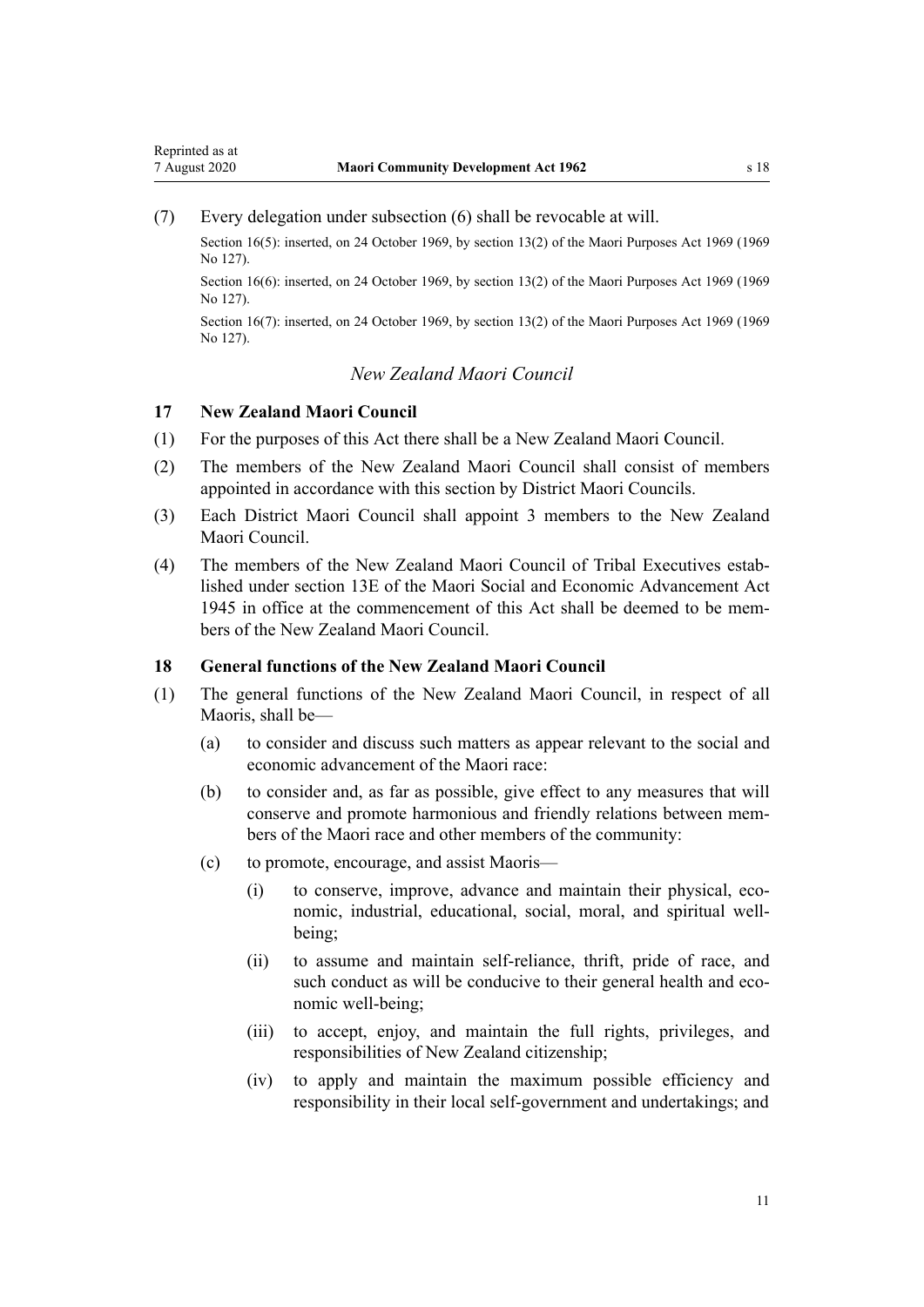- <span id="page-11-0"></span>(v) to preserve, revive and maintain the teaching of Maori arts, crafts, language, genealogy, and history in order to perpetuate Maori culture:
- (d) to collaborate with and assist State departments and other organisations and agencies in—
	- (i) the placement of Maoris in industry and other forms of employment;
	- (ii) the education, vocational guidance, and training of Maoris;
	- (iii) the provision of housing and the improvement of the living conditions of Maoris;
	- (iv) the promotion of health and sanitation amongst the Maori people;
	- (v) the fostering of respect for the law and law-observance amongst the Maori people;
	- (vi) the prevention of excessive drinking and other undesirable forms of conduct amongst the Maori people; and
	- (vii) the assistance of Maoris in the solution of difficulties or personal problems.
- (2) The New Zealand Maori Council shall advise and consult with District Maori Councils, Maori Executive Committees, and Maori Committees on such matters as may be referred to it by any of those bodies or as may seem necessary or desirable for the social and economic advancement of the Maori race.
- (3) In the exercise of its functions the Council may make such representations to the Minister or other person or authority as seem to it advantageous to the Maori race.

### *Elections*

### **19 Elections of Maori Committees**

- (1) On the last Saturday in February in the year 1964 and on the corresponding day in every third year thereafter an election of members of Maori Committees shall be held.
- (2) Notwithstanding the provisions of subsection (1), if in any year it is not practicable to hold an election in any Maori Committee area on the day prescribed in that subsection, the election shall be held in that area on a day not earlier than 7 days before the prescribed day and not later than 14 days after the prescribed day.
- (3) All Maoris of or over the age of 20 years ordinarily resident in a Maori Committee area shall be entitled to vote at elections for members of the Maori Committee for that area.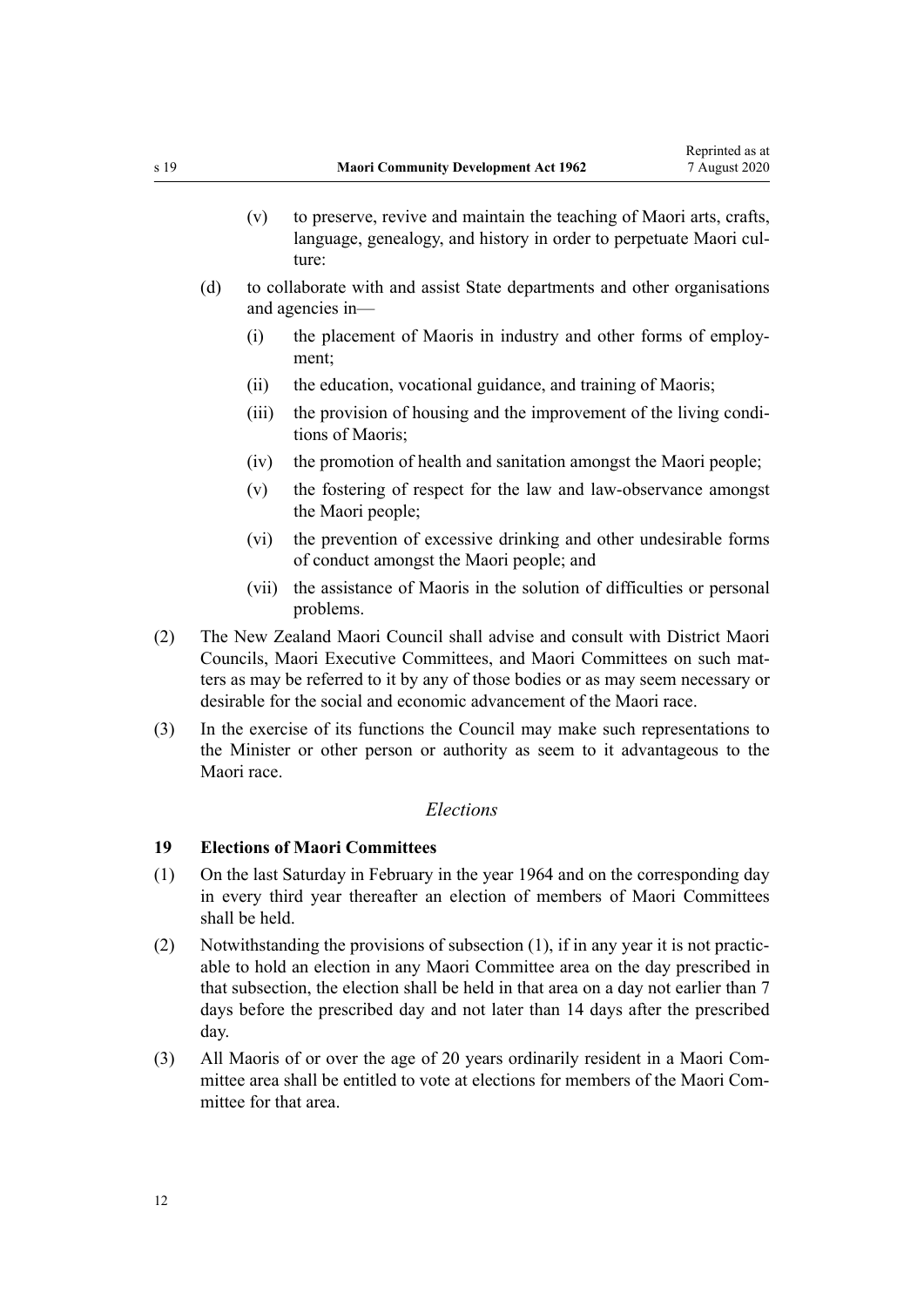<span id="page-12-0"></span>(4) Any person of or over the age of 20 years, whether or not he is a Maori, ordinarily resident in the Maori Committee area shall be eligible for election:

provided that any person not ordinarily resident in the area shall be eligible for election if he has marae affiliations in the area; but no person shall be entitled to be a member of more than 1 Maori Committee at any one time.

- (5) All elections under this section shall be held in accordance with regulations under this Act.
- (6) Notwithstanding any other provision of this Act or of any regulations made under this Act, where the members of any Maori Committee (being a committee revived after being in recess) will have been in office for less than 6 months on the date fixed by this section for the election of Maori Committees, no election of members of that Committee shall be held on that date if the District Maori Council concerned has by resolution determined that no such election be held and, in such case, the members of that Committee in office on that date shall continue in office as if they had been elected on that date.

Section 19(3): amended, on 1 January 1971, by [section 6](http://legislation.govt.nz/pdflink.aspx?id=DLM396805) of the Age of Majority Act 1970 (1970 No 137).

Section 19(4): amended, on 1 January 1971, by [section 6](http://legislation.govt.nz/pdflink.aspx?id=DLM396805) of the Age of Majority Act 1970 (1970 No 137).

Section 19(4) proviso: inserted, on 22 October 1963, by section 5 of the Maori Community Development Amendment Act 1963 (1963 No 53).

Section 19(6): inserted, on 17 December 1971, by [section 11](http://legislation.govt.nz/pdflink.aspx?id=DLM405541) of the Maori Purposes Act 1971 (1971 No 151).

### **20 Provisions as to retirement after elections**

- (1) The term of office of every member of a Maori Committee shall expire with the day of the election on which his successor is elected.
- (2) Subject to the provisions of this Act, the term of office of every member of a Maori Executive Committee shall expire with 31 March in each year in which a triennial election is held.
- (3) Subject to the provisions of this Act, the term of office of every member of a District Maori Council shall expire with 30 April in each year when a triennial election is held.
- (4) Subject to the provisions of this Act, the term of office of every member of the New Zealand Maori Council shall expire with 31 May in each year when a triennial election is held.

### **21 Appointment of members of Maori Associations**

(1) During the month of March in each year in which a triennial election is held, every Maori Committee shall hold a meeting at which it shall appoint the appropriate number of its members to be members of the Maori Executive Committee for its Maori Executive area.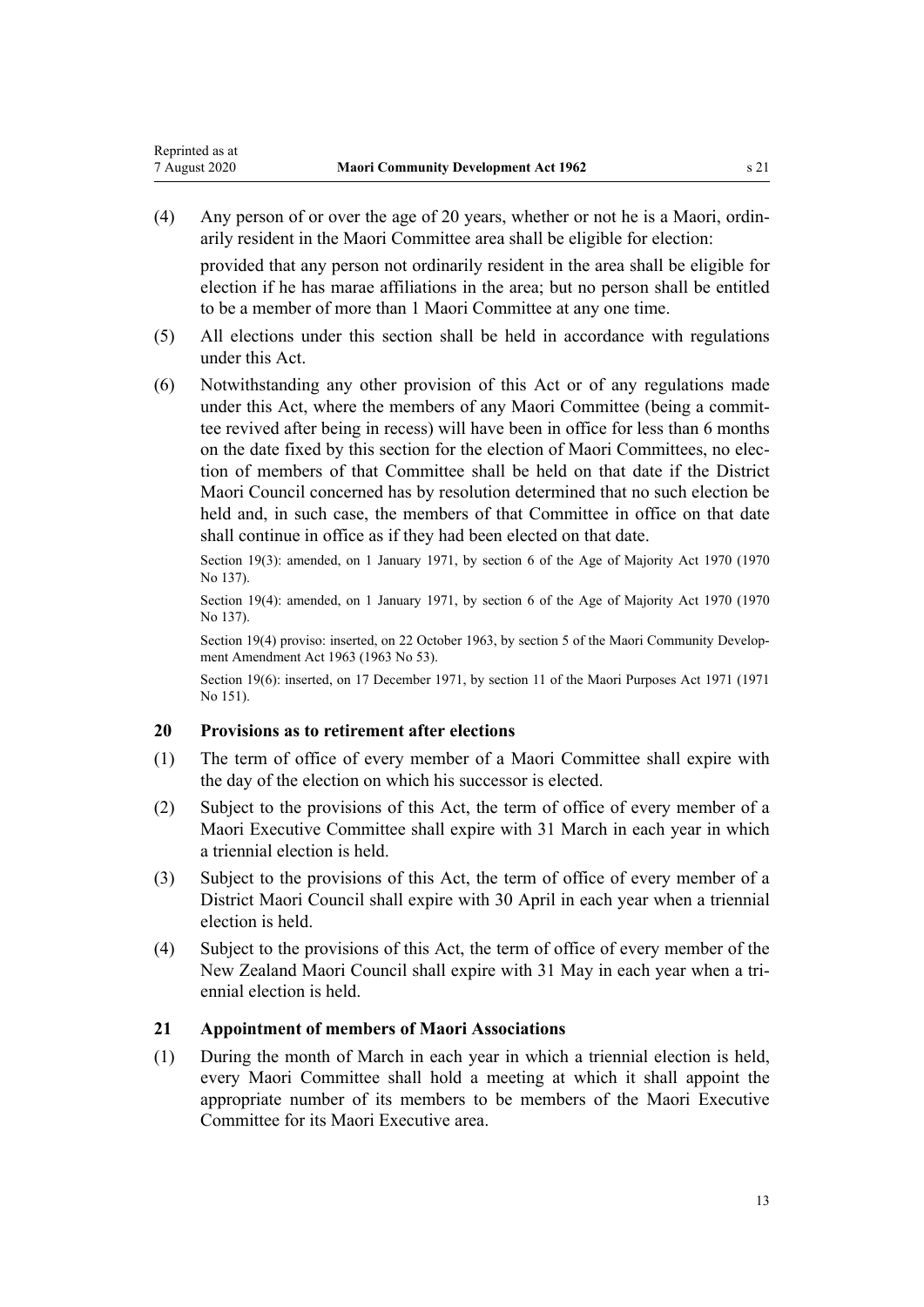- <span id="page-13-0"></span>(2) During the month of April in each year in which a triennial election is held, every Maori Executive Committee shall hold a meeting at which it shall appoint the appropriate number of its members to be members of the District Maori Council for its Maori Council district.
- (3) During the month of May in each year in which a triennial election is held, every District Maori Council shall hold a meeting at which it shall appoint the appropriate number of its members to be members of the New Zealand Maori Council.
- (4) Notice of all appointments under this section shall be given to the secretary of the New Zealand Maori Council who shall compile and keep a list of the members of the various Maori Associations. Any such list shall be available for inspection at any reasonable time.
- (5) Any member appointed to a Maori Executive Committee or a District Maori Council or the New Zealand Maori Council shall cease to be a member of the body to which he was appointed if he ceases to be a member of the body by which he was appointed and, in any such case, the appointing body may by resolution appoint another member in place of the person ceasing to be a member to hold office for the residue of the term for which that person was appointed.
- (6) Notwithstanding the provisions of this Act, where pursuant to this Act the number of Maori Committees, Maori Executive Committees, or District Maori Councils in any area or district is altered, each member of any Maori Executive Committee or District Maori Council or of the New Zealand Maori Council in office at the date of the alteration shall, unless his office becomes vacant otherwise than pursuant to the alteration in number as aforesaid, remain in office for the residue of the term for which he was appointed.

Section 21(4): replaced, on 22 October 1963, by section 6 of the Maori Community Development Amendment Act 1963 (1963 No 53).

#### **22 Vacancies in membership**

With respect to vacancies in the membership of Maori Associations, the following provisions shall apply:

(a) any member of a Maori Association may be removed from office by the Association of which he is a member for inability to perform the functions of the office, neglect of duty, or misconduct proved to the satisfaction of the Association, or he may resign his office by notice in writing to the Association of which he is a member:

provided that any person removed from office under this paragraph may appeal to the New Zealand Maori Council which may confirm or reverse the decision:

(b) any vacancy in the membership of any Maori Association shall be filled in the same manner in which the election or appointment of the member whose office has become vacant was made: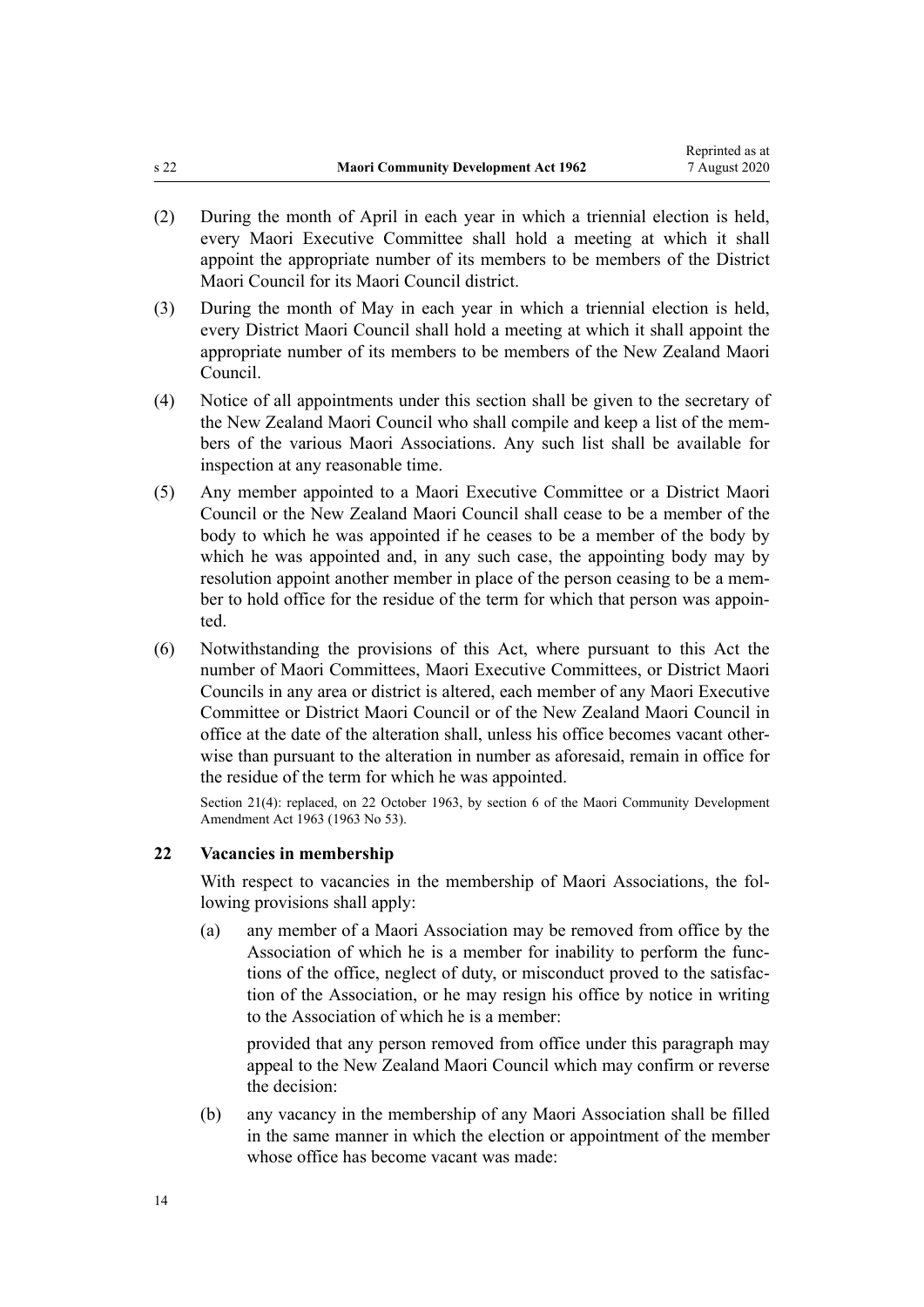- <span id="page-14-0"></span>(c) any person elected or appointed to fill a vacancy under this section shall be elected or appointed to hold office for the unexpired term of his predecessor, and shall be eligible for reappointment:
- (d) the powers of any Maori Association shall not be affected by any vacancy in the membership thereof, or because of any person continuing to act as a member of any such body after he has ceased to be a member, or because of any defect or illegality in the appointment of any member.

Section 22(a): replaced, on 22 October 1963, by section 7 of the Maori Community Development Amendment Act 1963 (1963 No 53).

Section 22(a): amended, on 1 January 2002, by [section 70\(1\)](http://legislation.govt.nz/pdflink.aspx?id=DLM122579) of the Human Rights Amendment Act 2001 (2001 No 96).

### **23 Meetings**

With respect to meetings of Maori Associations, the following provisions shall apply:

- (a) each Maori Association shall meet at such times and at such places as the Association or the chairman thereof shall appoint:
- (b) at its first meeting each Maori Association shall elect one of its members to be chairman:
- (c) the chairman shall preside at all meetings of the body of which he is chairman at which he is present, and in the absence of the chairman from any meeting the members present thereat may elect one of their number to be the chairman of that meeting:
- (d) in case any member of any Maori Association is unable to attend a meeting of that Association, the Association by which he was appointed may appoint another of its members as his proxy at that meeting:
- (e) no business shall be transacted at any meeting of any Maori Association unless a quorum of not less than half its members is present:
- (f) all questions coming before any Maori Association shall be decided by a majority of the votes of the members present at the meeting, and in the case of an equality of votes the chairman shall have a casting vote as well as a deliberative vote:
- (g) all proceedings, decisions, and resolutions of any Maori Association shall be recorded in a minute book kept for the purpose:
- (h) subject to the provisions of this Act and of any regulations under this Act, every Maori Association may regulate its procedure in such manner as it thinks fit.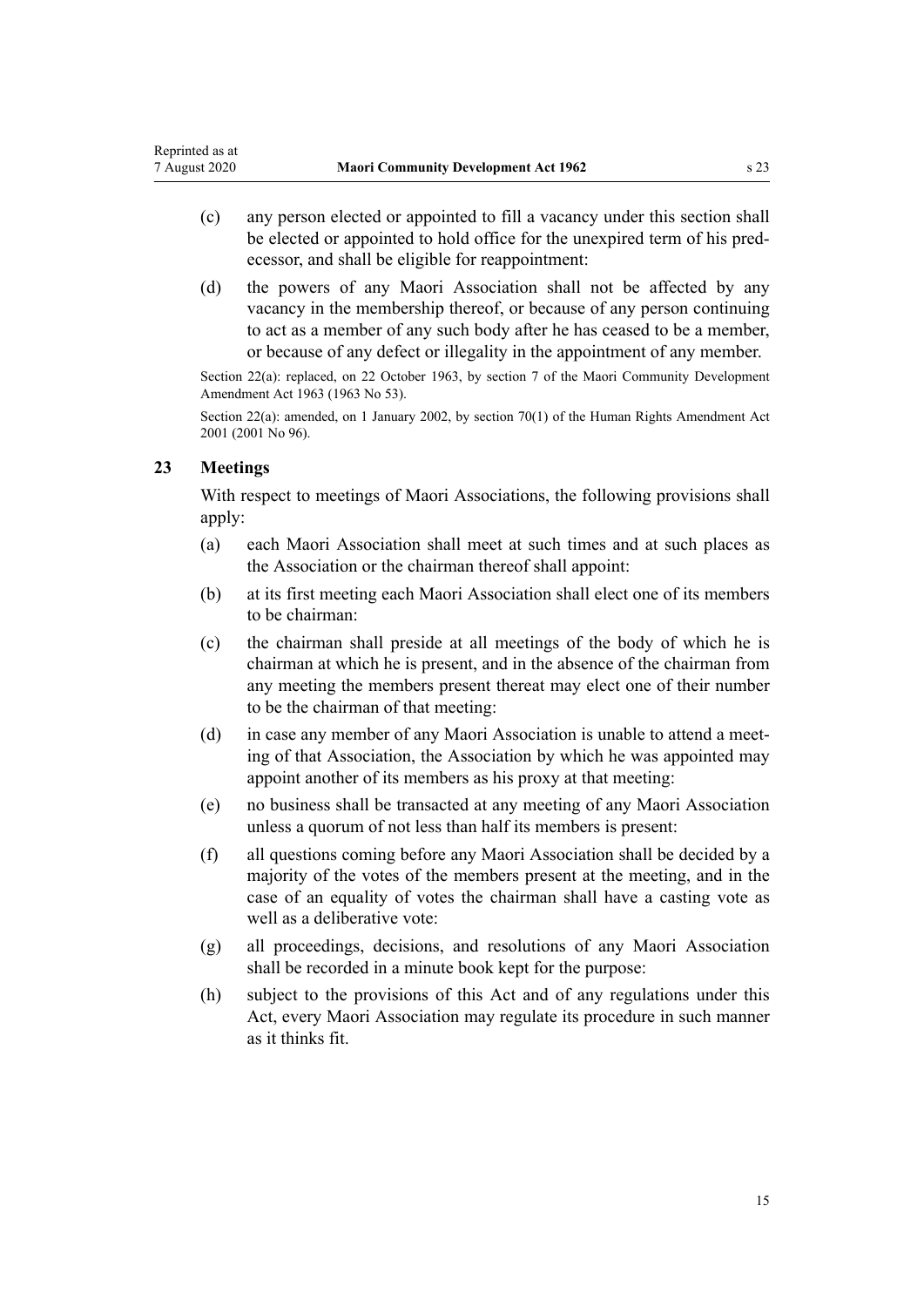#### *Financial provisions*

### <span id="page-15-0"></span>**24 Contributions to funds**

Any local authority or other public body, corporation sole, company, or other corporate body, trustee (including the Māori Trustee) or any other person may, unless expressly prohibited by any Act or by any instrument of trust, make to any Maori Association donations or gifts of money for the purpose of augmenting the funds of that Association.

#### **25 Subsidies**

- (1) Subject to any regulations under this Act, any expenditure by a Maori Committee or a Maori Executive Committee may, with the approval of the Minister, be subsidised out of money appropriated by Parliament for the purpose at a rate not exceeding 1 pound for 1 pound.
- (2) The provisions of subsection (1) may be extended to any association or body of persons whether incorporated or not, approved by the Minister in that behalf, and having for its principal object or one of its principal objects the promotion of the welfare of the Maori people or of any portion of the Maori people.
- (3) There shall be paid each year to the New Zealand Maori Council out of money appropriated by Parliament for the purpose such sum as is approved by the Minister.

Section 25(3): inserted, on 27 November 1970, by [section 18](http://legislation.govt.nz/pdflink.aspx?id=DLM396110) of the Maori Purposes Act 1970 (1970) No 120).

#### **26 Expenses of Councils and Committees**

- (1) The New Zealand Maori Council may from time to time require each District Maori Council to make such contributions as may be required for the purpose of paying the costs and expenses of the administration of the New Zealand Maori Council, including the reasonable travelling expenses of its members.
- (2) Each District Maori Council may require each Maori Executive Committee in its district to make such contributions as may be required for the purpose of paying the costs and expenses of the administration of the District Maori Council.
- (3) Each Maori Executive Committee may require each Maori Committee in its area to make such contributions as may be required for the purpose of paying the costs and expenses of the administration of the Maori Executive Committee.

#### **27 Money to be paid into bank**

With respect to all money received by a Maori Association, the following provisions shall apply: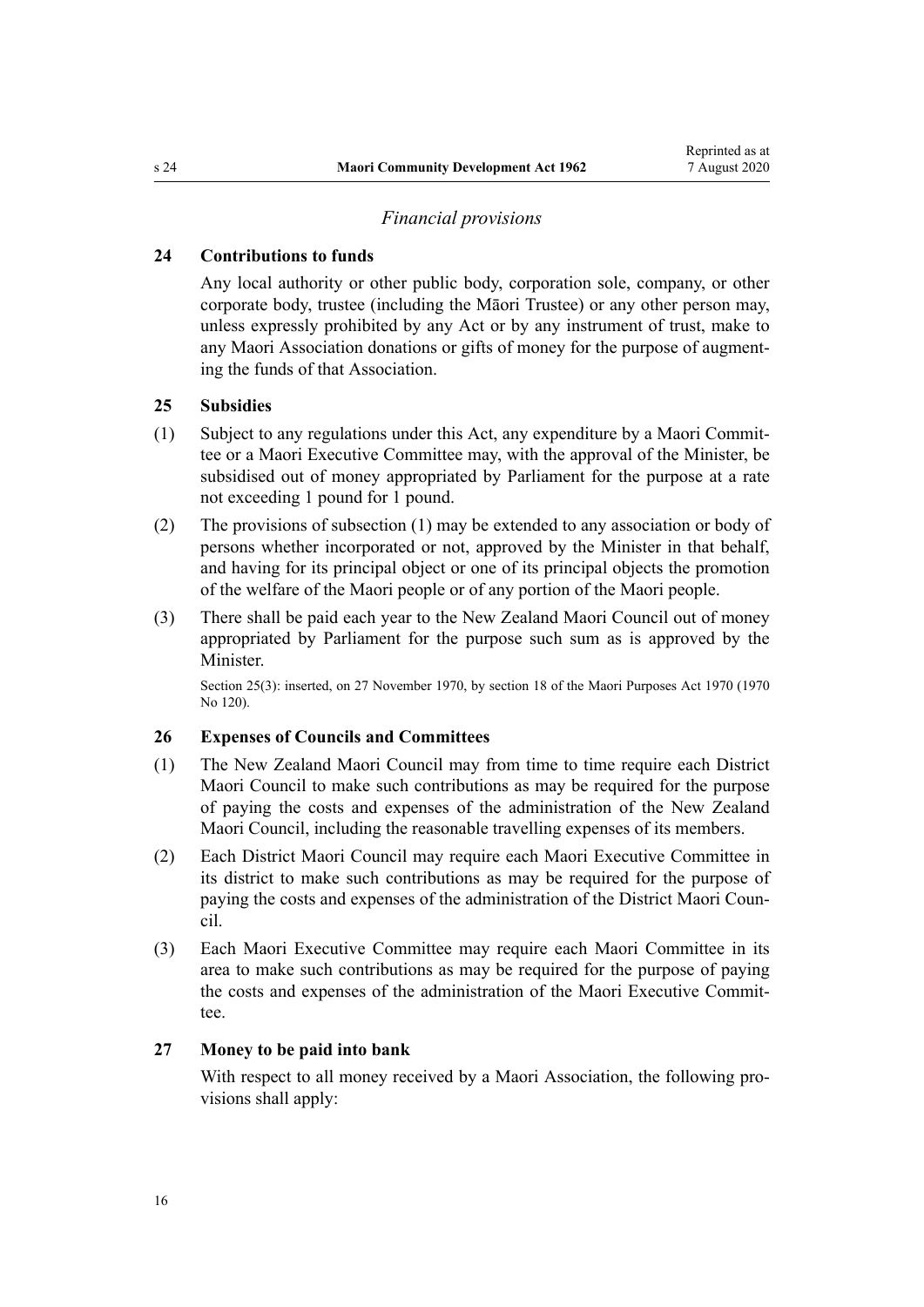- <span id="page-16-0"></span>(a) the money shall, as and when received, be paid into a bank or the Post Office Savings Bank to the credit of the Maori Association by which it was received:
- (b) no money shall be drawn from any such bank except by cheque or withdrawal form signed by 2 members of the Maori Association or by 1 member and the secretary of the Association:

provided that the Minister if he thinks fit may in any case require that all cheques and withdrawal forms shall be countersigned by a person from time to time nominated by him.

### **28 Accounting records and financial reporting**

- (1) With respect to the accounting records and financial reporting of Maori Associations, the following provisions shall apply:
	- (a) every Maori Association shall cause accounting records to be kept, and true and regular accounts to be entered therein of all money received and paid, and of the several purposes for which any such money has been received and paid:
	- (b) any member of any Maori Association may at any reasonable time inspect the accounting records of the Association free of charge and take copies of or extracts from them:
	- (c) the accounting records shall be kept in such manner as may be prescribed by regulations under this Act or, in the absence of any such regulations, as may be determined by the chief executive:
	- (d) within 5 months after the end of each financial year, every Maori Association must ensure that financial statements that comply with generally accepted accounting practice are completed in relation to the Maori Association and that financial year:
	- (e) every such financial statement must be audited by a qualified auditor appointed by the Maori Association concerned or by some other person approved in that behalf by the chief executive:
	- (f) the New Zealand Maori Council and each District Maori Council must submit a copy of its audited financial statements to the chief executive and each Maori Committee and Maori Executive Committee must submit a copy of its audited financial statements to the District Maori Council in whose district it operates.
- (2) The auditor must, in carrying out an audit for the purposes of subsection  $(1)(e)$ , comply with all applicable auditing and assurance standards.
- (3) The auditor's report must comply with the requirements of all applicable auditing and assurance standards.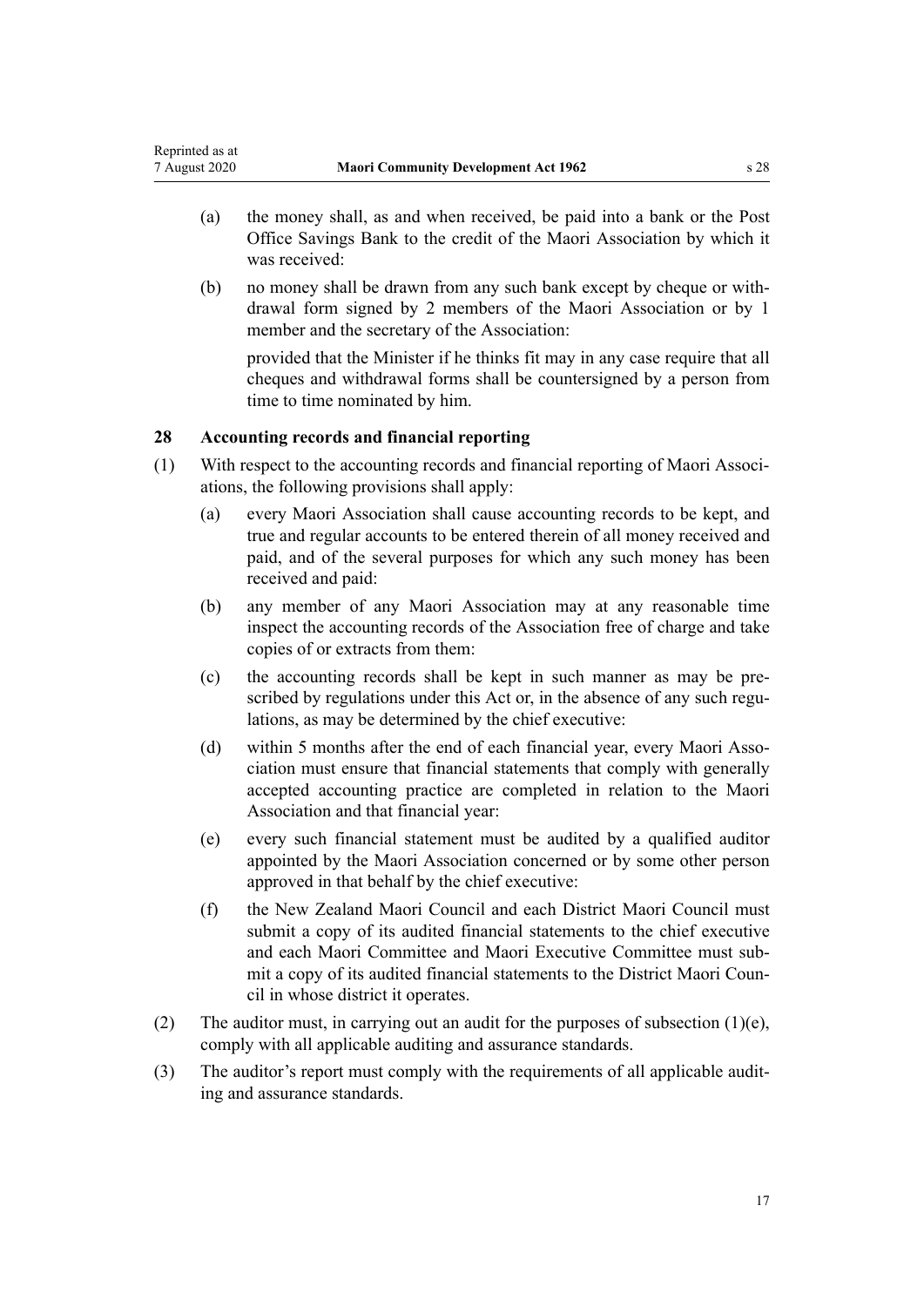- <span id="page-17-0"></span>(4) *See* [sections 37 to 39](http://legislation.govt.nz/pdflink.aspx?id=DLM4632947) of the Financial Reporting Act 2013 (which provide for the appointment of a partnership and access to information in relation to the audit under subsection (1)(e)).
- (5) In this section,—

**applicable auditing and assurance standards** has the same meaning as in [section 5](http://legislation.govt.nz/pdflink.aspx?id=DLM4632837) of the Financial Reporting Act 2013

**financial statements** has the same meaning as in [section 6](http://legislation.govt.nz/pdflink.aspx?id=DLM4632890) of the Financial Reporting Act 2013

**generally accepted accounting practice** has the same meaning as in [section 8](http://legislation.govt.nz/pdflink.aspx?id=DLM4632894) of the Financial Reporting Act 2013

**qualified auditor** has the same meaning as in [section 35](http://legislation.govt.nz/pdflink.aspx?id=DLM4632944) of the Financial Reporting Act 2013.

Section 28 heading: replaced, on 1 April 2014, by [section 125](http://legislation.govt.nz/pdflink.aspx?id=DLM5740664) of the Financial Reporting (Amendments to Other Enactments) Act 2013 (2013 No 102).

Section 28(1): amended, on 1 April 2014, by [section 125](http://legislation.govt.nz/pdflink.aspx?id=DLM5740664) of the Financial Reporting (Amendments to Other Enactments) Act 2013 (2013 No 102).

Section 28(1)(a): amended, on 1 April 2014, by [section 125](http://legislation.govt.nz/pdflink.aspx?id=DLM5740664) of the Financial Reporting (Amendments to Other Enactments) Act 2013 (2013 No 102).

Section 28(1)(b): amended, on 1 April 2014, by [section 125](http://legislation.govt.nz/pdflink.aspx?id=DLM5740664) of the Financial Reporting (Amendments to Other Enactments) Act 2013 (2013 No 102).

Section 28(1)(c): amended, on 1 April 2014, by [section 125](http://legislation.govt.nz/pdflink.aspx?id=DLM5740664) of the Financial Reporting (Amendments to Other Enactments) Act 2013 (2013 No 102).

Section 28(1)(c): amended, on 1 January 1992, by [section 9\(1\)](http://legislation.govt.nz/pdflink.aspx?id=DLM257786) of the Ministry of Maori Development Act 1991 (1991 No 145).

Section 128(1)(d): replaced, on 1 April 2014, by [section 125](http://legislation.govt.nz/pdflink.aspx?id=DLM5740664) of the Financial Reporting (Amendments to Other Enactments) Act 2013 (2013 No 102).

Section 128(1)(e): replaced, on 1 April 2014, by [section 125](http://legislation.govt.nz/pdflink.aspx?id=DLM5740664) of the Financial Reporting (Amendments to Other Enactments) Act 2013 (2013 No 102).

Section 128(1)(f): replaced, on 1 April 2014, by [section 125](http://legislation.govt.nz/pdflink.aspx?id=DLM5740664) of the Financial Reporting (Amendments to Other Enactments) Act 2013 (2013 No 102).

Section 128(2): inserted, on 1 April 2014, by [section 125](http://legislation.govt.nz/pdflink.aspx?id=DLM5740664) of the Financial Reporting (Amendments to Other Enactments) Act 2013 (2013 No 102).

Section 128(3): inserted, on 1 April 2014, by [section 125](http://legislation.govt.nz/pdflink.aspx?id=DLM5740664) of the Financial Reporting (Amendments to Other Enactments) Act 2013 (2013 No 102).

Section 128(4): inserted, on 1 April 2014, by [section 125](http://legislation.govt.nz/pdflink.aspx?id=DLM5740664) of the Financial Reporting (Amendments to Other Enactments) Act 2013 (2013 No 102).

Section 128(5): inserted, on 1 April 2014, by [section 125](http://legislation.govt.nz/pdflink.aspx?id=DLM5740664) of the Financial Reporting (Amendments to Other Enactments) Act 2013 (2013 No 102).

#### **29 Disposal of assets on dissolution**

(1) If any Maori Committee is dissolved or ceases to function, the Maori Executive Committee for the area in which the Maori Committee operated shall notify the appropriate District Maori Council and the chief executive.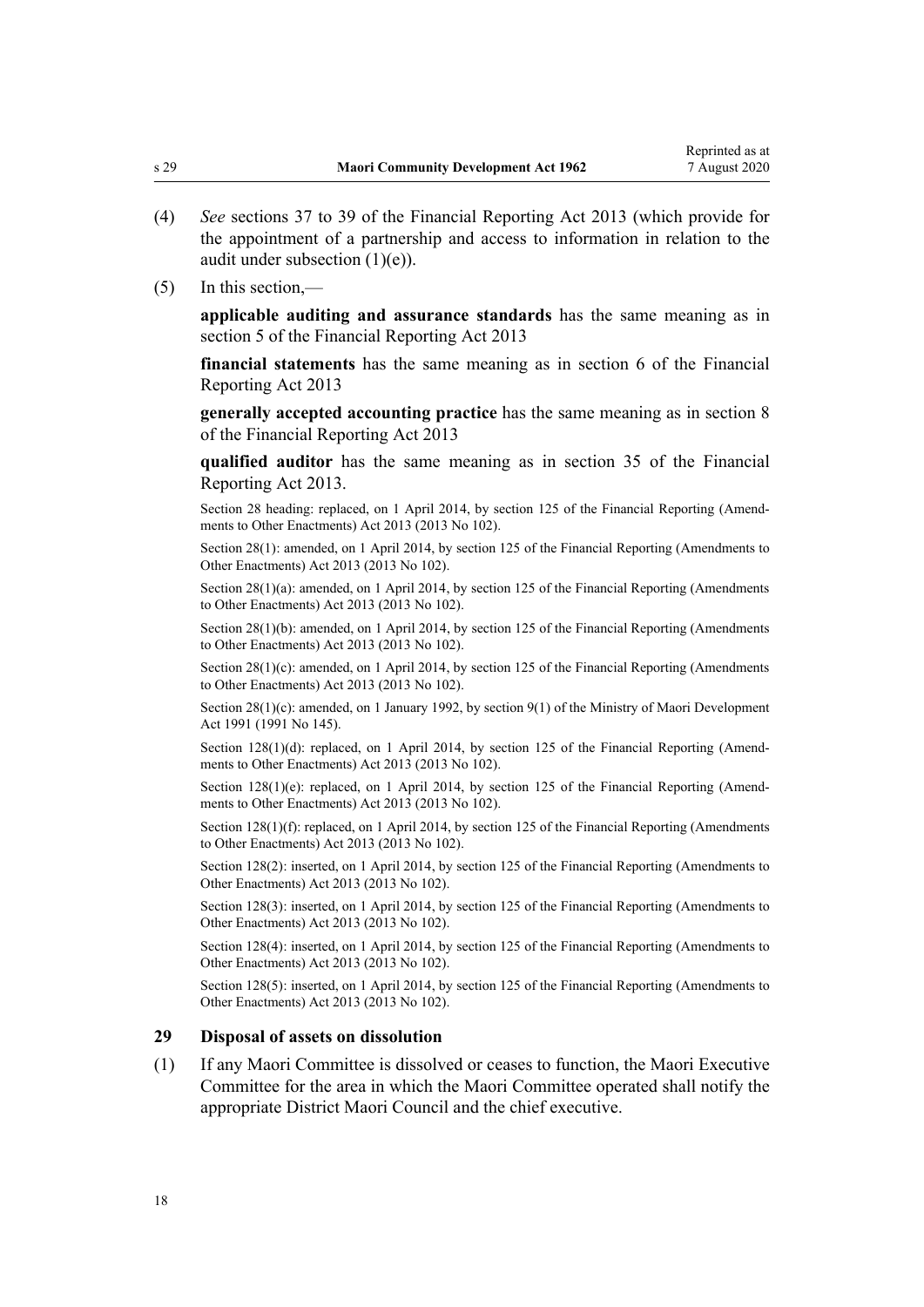- <span id="page-18-0"></span>(2) If any Maori Executive Committee is dissolved or ceases to function, the District Maori Council for the district in which the Committee operated shall notify the chief executive.
- (3) Any notification under subsection (1) or subsection (2) shall be published in the *Gazette* by the chief executive.
- (4) Upon the publication of any such notice in the *Gazette* the assets of the body to which it relates shall vest, in the case of a Maori Committee, in the Maori Executive Committee for the area in which the Maori Committee operated and, in the case of a Maori Executive Committee, in the District Maori Council for the district in which the Maori Executive Committee operated.
- (5) The body in which any assets become vested under subsection (4) shall discharge the liabilities of the body in which the assets were formerly vested so far as the assets will extend and shall hold any residue for such purposes as may be authorised by this Act for the benefit of Maoris in its area or district.

Section 29(1): amended, on 1 January 1992, by [section 9\(1\)](http://legislation.govt.nz/pdflink.aspx?id=DLM257786) of the Ministry of Maori Development Act 1991 (1991 No 145).

Section 29(2): amended, on 1 January 1992, by [section 9\(1\)](http://legislation.govt.nz/pdflink.aspx?id=DLM257786) of the Ministry of Maori Development Act 1991 (1991 No 145).

Section 29(3): amended, on 1 January 1992, by [section 9\(1\)](http://legislation.govt.nz/pdflink.aspx?id=DLM257786) of the Ministry of Maori Development Act 1991 (1991 No 145).

### *Prevention of unruly behaviour*

### **30 Prevention of riotous behaviour**

- (1) Any Maori who—
	- (a) disturbs any congregation assembled for public worship, or any public meeting, or any meeting for any lecture, concert, or entertainment, or any audience at any theatre, whether or not a charge for admission has been made, or interferes with the conduct of any religious service in any church, chapel, burial ground, or other public building or place; or
	- (b) in or in view of any public place as defined by section 40 of the Police Offences Act 1927, or within the hearing of any person therein, behaves in a riotous, offensive, threatening, insulting, or disorderly manner, or uses any threatening, abusive or insulting words, or strikes or fights with any other person—

commits an offence against this Act.

(2) Nothing in this section shall be construed to prevent a penalty being imposed on any person under the [Criminal Procedure Act 2011](http://legislation.govt.nz/pdflink.aspx?id=DLM3359902) in respect of an offence committed against section 3 of the Police Offences Act 1927, but no person shall be punished twice for the same offence.

Section 30(2): amended, on 1 July 2013, by [section 413](http://legislation.govt.nz/pdflink.aspx?id=DLM3360714) of the Criminal Procedure Act 2011 (2011 No 81).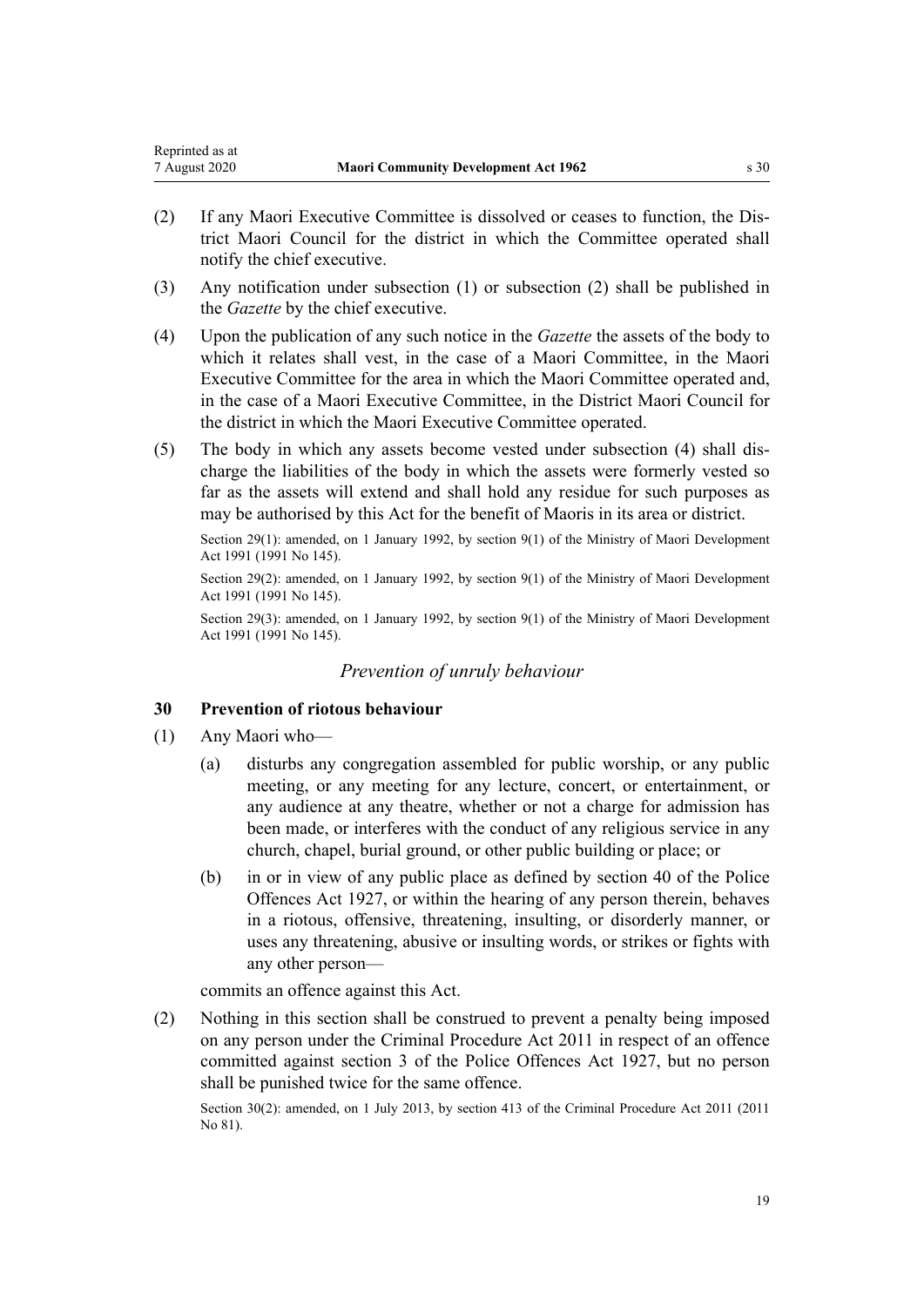### <span id="page-19-0"></span>**31 Prevention of drunkenness**

A Maori Warden may at any reasonable time enter any licensed premises in any area where he is authorised to carry out his duties and warn the licensee or any servant of the licensee to abstain from selling or supplying liquor to any Maori who in the opinion of the Warden is in a state of intoxication, or is violent, quarrelsome, or disorderly, or is likely to become so, whether intoxicated or not, and if the licensee or any servant of the licensee thereafter on the same day supplies liquor to that Maori, the licensee and, if the servant had been warned by the Warden, the servant, commits an offence against this Act.

#### **32 Maori may be ordered to leave hotel**

- (1) A Maori Warden may at any reasonable time enter any licensed premises in any area where he is authorised to carry out his duties and order any Maori who appears to be intoxicated or partly intoxicated, or who is violent, quarrelsome, or disorderly, whether intoxicated or not, to leave the premises.
- (2) If the Maori refuses or fails to leave the premises when ordered to do so as aforesaid, he commits an offence against this Act and the Warden may request any constable to expel the Maori from the premises and that constable may do so with or without the assistance of the Warden.

Section 32(2): amended, on 1 October 2008, pursuant to [section 116\(a\)\(ii\)](http://legislation.govt.nz/pdflink.aspx?id=DLM1102349) of the Policing Act 2008 (2008 No 72).

### **33 Disorderly behaviour at Maori gatherings**

- (1) Any person, whether a Maori or not, who is under the influence of intoxicating liquor in any Maori meeting house or church or other building or meeting place where Maoris are assembled and who refuses to leave the same when requested so to do commits an offence against this Act.
- (2) Every person, whether a Maori or not, who having the control or management of any dance, meeting, tangi, hui, or other gathering of Maoris being held in any meeting place supplies intoxicating liquor to any person within the bounds of the meeting place or permits any such liquor to be taken into or consumed within the bounds of the meeting place, commits an offence against this Act.
- (3) Every person, whether a Maori or not, who, while at a dance, meeting, tangi, hui, or other gathering of Maoris is being held in a meeting place, drinks any intoxicating liquor within the bounds of the meeting place, or has any such liquor in his possession or control within the bounds of the meeting place or in the vicinity of the meeting place or supplies intoxicating liquor to any person in the meeting place commits an offence against this Act.
- (4) For the purposes of subsection (2) intoxicating liquor shall be deemed to be in the vicinity of a meeting place where a gathering of Maoris is being held if it is shown that the liquor was in the possession or control of any person attending or proceeding to attend the gathering, or was consumed or intended for consumption by any person so attending.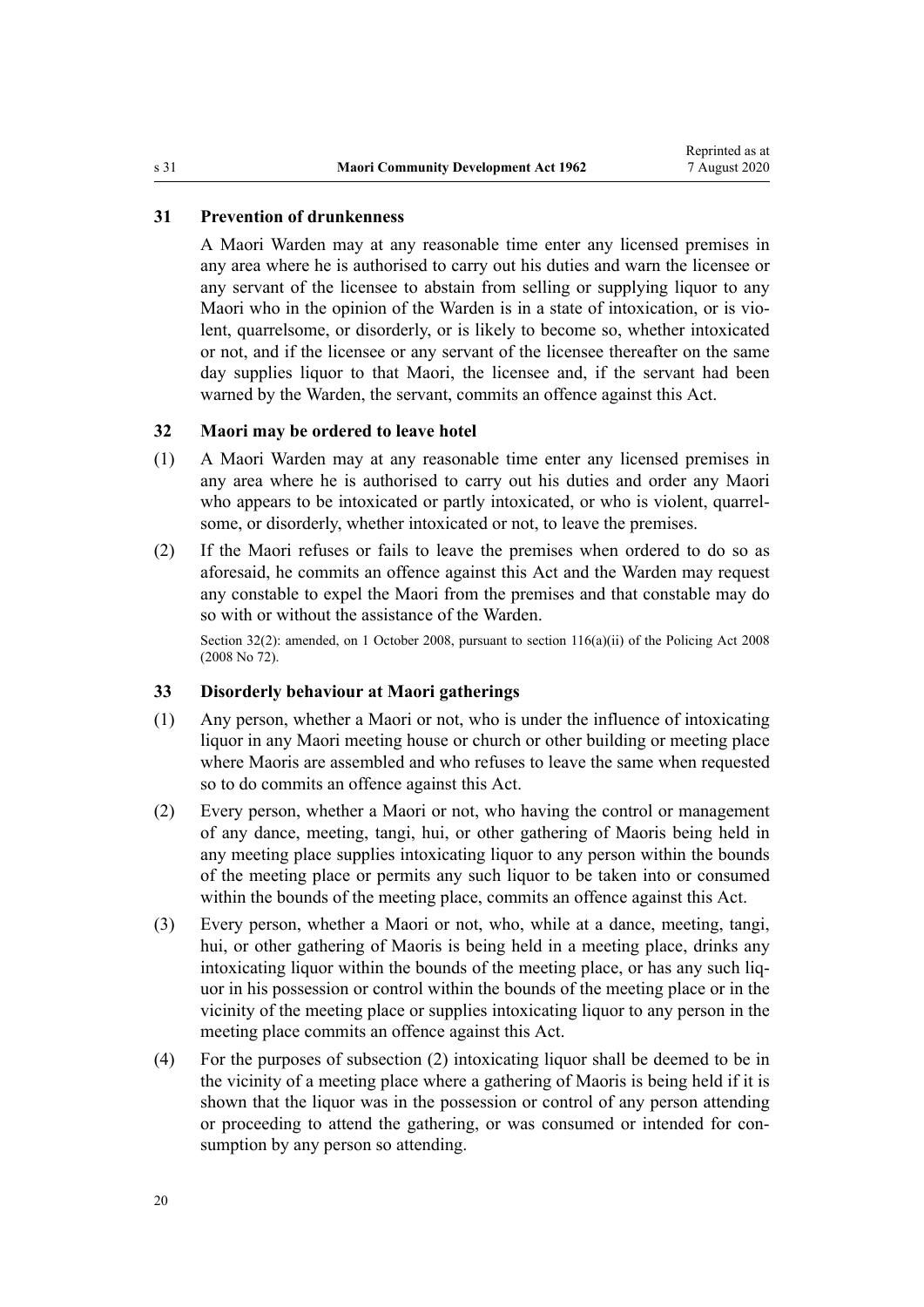- (5) Any constable or Maori Warden who has reason to suspect that there is any breach by any person of the provisions of this section in or in the vicinity of any meeting place where a gathering of Maoris is taking place may without warrant enter the meeting place or any place in the vicinity thereof, and examine the same and search for intoxicating liquor therein and may seize and remove any such liquor found therein and the vessels containing the liquor. Any intoxicating liquor so seized in respect of which any person is convicted of an offence under this section shall, together with the vessels containing the liquor, be forfeited to the Crown.
- (6) Nothing in this section shall apply to prohibit the supply to any person of intoxicating liquor or the drinking or possession of any such liquor in any case where—
	- (a) the liquor is bona fide required for medicinal purposes on the authority of a medical practitioner; or
	- (b) the liquor is bona fide required for religious purposes; or
	- (c) the liquor has been taken to and consumed in a meeting place in accordance with a permit given under this section.
- (7) Nothing in this section shall apply in relation to any liquor consumed in any dwellinghouse by persons for the time being resident therein or to any liquor in any licensed premises or shall be deemed to confer upon any constable or Maori Warden the power to enter without warrant any dwellinghouse unless the person in lawful occupation consents to the entry.
- (8) A Maori Committee for any area in which a meeting place is situated may, in respect of the meeting place, issue a written permit for the introduction of intoxicating liquor into the meeting place for the purpose of being consumed therein at any gathering of Maoris other than a gathering for the purposes of a dance. Any such permit shall prescribe the nature and place of the gathering and may contain such conditions as the Maori Committee thinks fit in respect of the supply and the consumption of liquor. A copy of every such permit shall be supplied to the senior constable for the area and the permit shall not have any effect until the copy is so supplied.
- (9) Nothing in this section shall be construed to prevent a penalty being imposed on any person under the [Criminal Procedure Act 2011](http://legislation.govt.nz/pdflink.aspx?id=DLM3359902) in respect of an offence committed against [section 59](http://legislation.govt.nz/pdflink.aspx?id=DLM228689) of the Statutes Amendment Act 1939, but no person shall be punished twice for the same offence.
- (10) In subsection (6)(a), **medical practitioner** means a health practitioner who is, or is deemed to be, registered with the Medical Council of New Zealand continued by [section 114\(1\)\(a\)](http://legislation.govt.nz/pdflink.aspx?id=DLM204329) of the Health Practitioners Competence Assurance Act 2003 as a practitioner of the profession of medicine.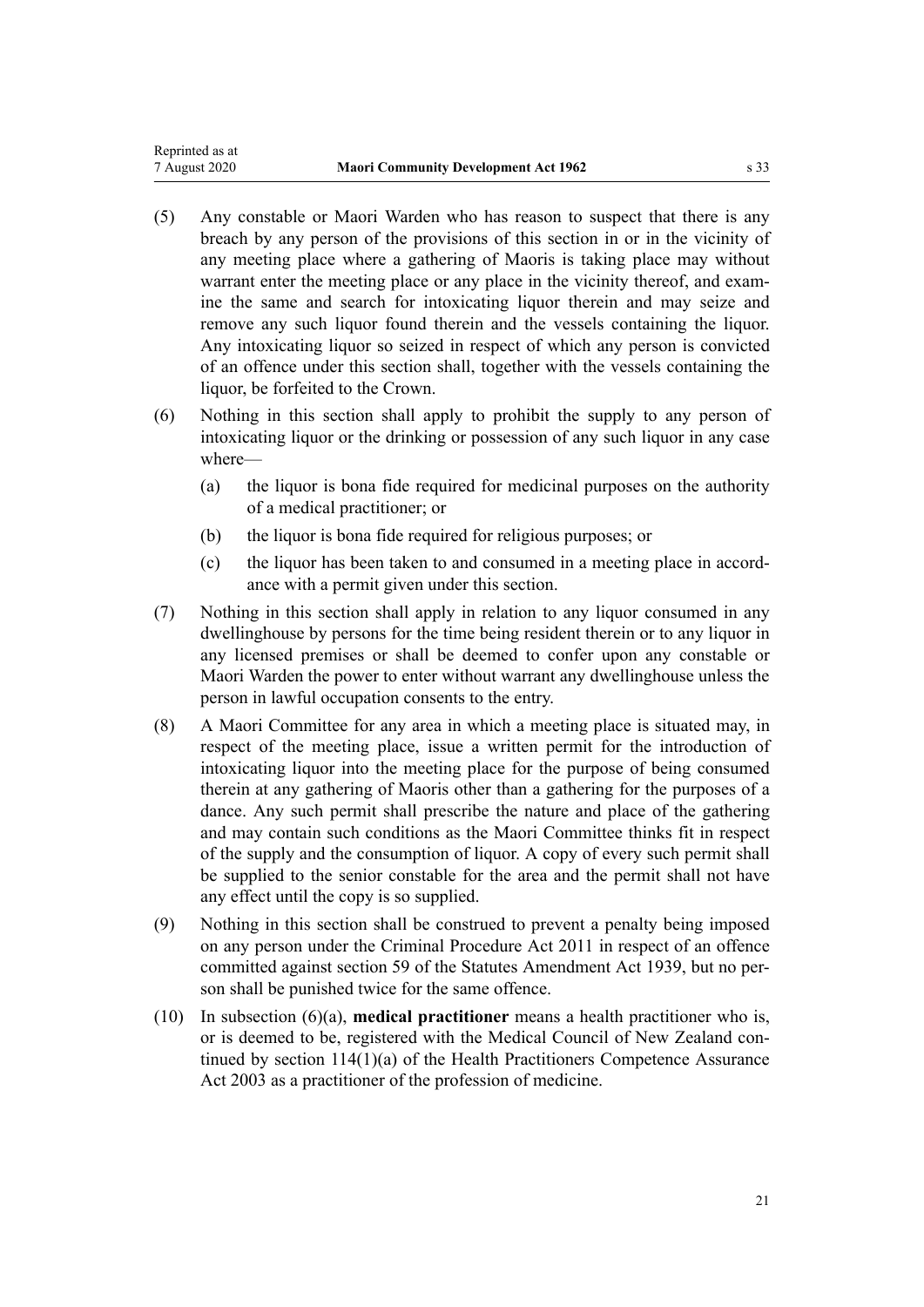<span id="page-21-0"></span>Section 33(5): amended, on 1 October 2008, pursuant to [section 116\(a\)\(ii\)](http://legislation.govt.nz/pdflink.aspx?id=DLM1102349) of the Policing Act 2008 (2008 No 72).

Section 33(6)(a): amended, on 18 September 2004, by [section 175\(1\)](http://legislation.govt.nz/pdflink.aspx?id=DLM205009) of the Health Practitioners Competence Assurance Act 2003 (2003 No 48).

Section 33(7): amended, on 1 October 2008, pursuant to [section 116\(a\)\(ii\)](http://legislation.govt.nz/pdflink.aspx?id=DLM1102349) of the Policing Act 2008 (2008 No 72).

Section 33(8): amended, on 1 October 2008, pursuant to [section 116\(a\)\(ii\)](http://legislation.govt.nz/pdflink.aspx?id=DLM1102349) of the Policing Act 2008 (2008 No 72).

Section 33(9): amended, on 1 July 2013, by [section 413](http://legislation.govt.nz/pdflink.aspx?id=DLM3360714) of the Criminal Procedure Act 2011 (2011 No 81).

Section 33(10): inserted, on 18 September 2004, by [section 175\(1\)](http://legislation.govt.nz/pdflink.aspx?id=DLM205009) of the Health Practitioners Competence Assurance Act 2003 (2003 No 48).

#### **34 Prohibition orders against Maoris**

#### *[Repealed]*

Section 34: repealed, on 1 April 1990, by [section 230\(1\)](http://legislation.govt.nz/pdflink.aspx?id=DLM167530) of the Sale of Liquor Act 1989 (1989 No 63).

### **35 Retention of car keys**

- (1) Where any Maori Warden is of the opinion that any Maori who is for the time being in charge of any motor vehicle is, by reason of physical or mental condition, however arising, incapable of having and exercising proper control of the motor vehicle, he may—
	- (a) forbid that Maori to drive the motor vehicle; or
	- (b) require him to deliver up forthwith all ignition or other keys of the motor vehicle in his possession; or
	- (c) take such steps as may be necessary to render the motor vehicle immobile or to remove it to a place of safety.
- (2) The powers conferred on Maori Wardens by subsection (1) may be exercised in respect of persons other than Maoris where any such person is in charge of a motor vehicle in or in the vicinity of a meeting place, or any other place where a gathering of Maoris is assembled for any lawful purpose.
- (3) Every person who fails to comply with any direction given to him under this section or who does any act that is for the time being forbidden under this section commits an offence against this Act:

provided that no person shall be deemed to have committed an offence under this section unless the Maori Warden had reasonable grounds for believing that in all the circumstances of the case the direction or prohibition was necessary in the interests of the defendant or of any other person or of the public.

### **36 Imposition of penalties by Maori Committees**

(1) If a Maori Committee is satisfied that an offence has been committed by a Maori against [section 30](#page-18-0), [section 32](#page-19-0), [section 33,](#page-19-0) or section 35, it may authorise proceedings to be taken under the [Criminal Procedure Act 2011](http://legislation.govt.nz/pdflink.aspx?id=DLM3359902) in respect of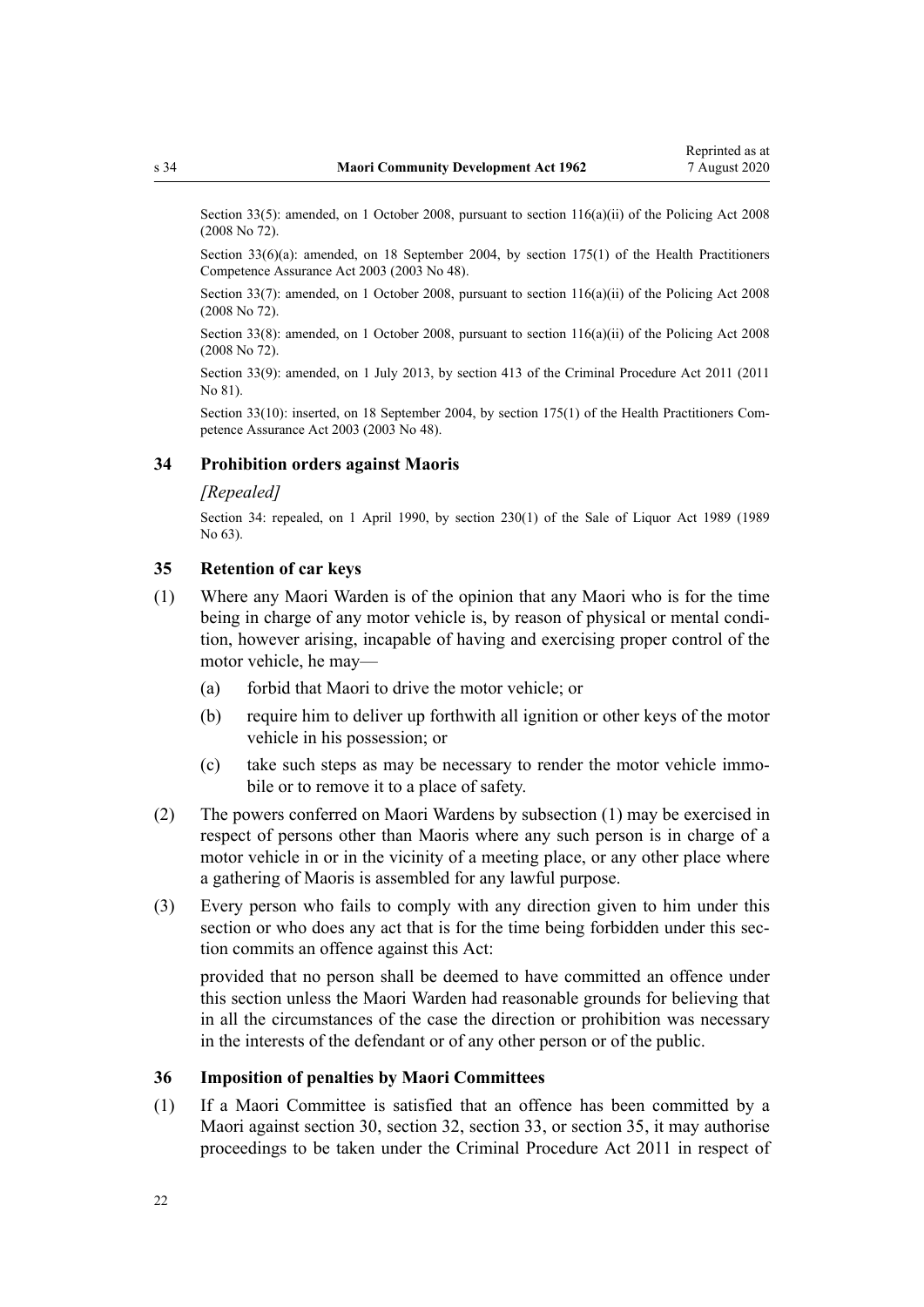the offence or it may, in its discretion, impose on the offender a penalty in respect thereof of such amount as it thinks fit, not exceeding 10 pounds:

provided that no penalty shall be imposed by a Maori Committee under this subsection if the person charged elects to be dealt with under the [Criminal Pro](http://legislation.govt.nz/pdflink.aspx?id=DLM3359902)[cedure Act 2011](http://legislation.govt.nz/pdflink.aspx?id=DLM3359902), and before imposing any penalty, the Committee shall make known to the offender his right of election and the nature of the charge against him.

- (2) No person shall have a penalty imposed on him under this section for an offence in respect of which proceedings have been taken under the [Criminal](http://legislation.govt.nz/pdflink.aspx?id=DLM3359902) [Procedure Act 2011](http://legislation.govt.nz/pdflink.aspx?id=DLM3359902) and no person shall have a penalty imposed on him under the Criminal Procedure Act 2011 for an offence for which a penalty has been imposed under this section.
- (3) For the purpose of investigating any offence referred to in subsection (1) and determining the amount of the penalty, a Maori Committee may, subject to any directions of the Minister, adopt such form of procedure as it may think suitable:

provided that a Committee shall not impose any penalty on an offender without giving him a reasonable opportunity of being heard in his own defence.

(4) In any case where a person fails to pay any penalty duly imposed by a Maori Committee under this section, the amount of the penalty shall be recoverable in the District Court as a debt due to the Committee by the person so failing to pay the penalty:

provided that that person may defend the proceedings, and in any such case the matter shall be reheard by the court which in its discretion may give judgment for the plaintiff for the amount of the penalty or such less amount as it thinks fit or may give judgment for the defendant.

- (5) The amount of any penalties imposed by a Maori Committee under this section shall be paid to the Committee and shall form part of its funds.
- (6) The amount of any penalty imposed under the [Criminal Procedure Act 2011](http://legislation.govt.nz/pdflink.aspx?id=DLM3359902) pursuant to proceedings authorised in that behalf under this section, and the amount of any penalty so imposed on a person who has elected under this section to be dealt with under that Act, shall be paid into the funds of the Maori Committee of the Maori Committee area within which the offence was committed:

provided that there shall be deducted from the amount of any such penalty and credited to the Ordinary Revenue Account of the Consolidated Fund an amount equal to 5% of the penalty.

Section 36(1): amended, on 1 July 2013, by [section 413](http://legislation.govt.nz/pdflink.aspx?id=DLM3360714) of the Criminal Procedure Act 2011 (2011) No 81).

Section 36(1) proviso: amended, on 1 July 2013, by [section 413](http://legislation.govt.nz/pdflink.aspx?id=DLM3360714) of the Criminal Procedure Act 2011 (2011 No 81).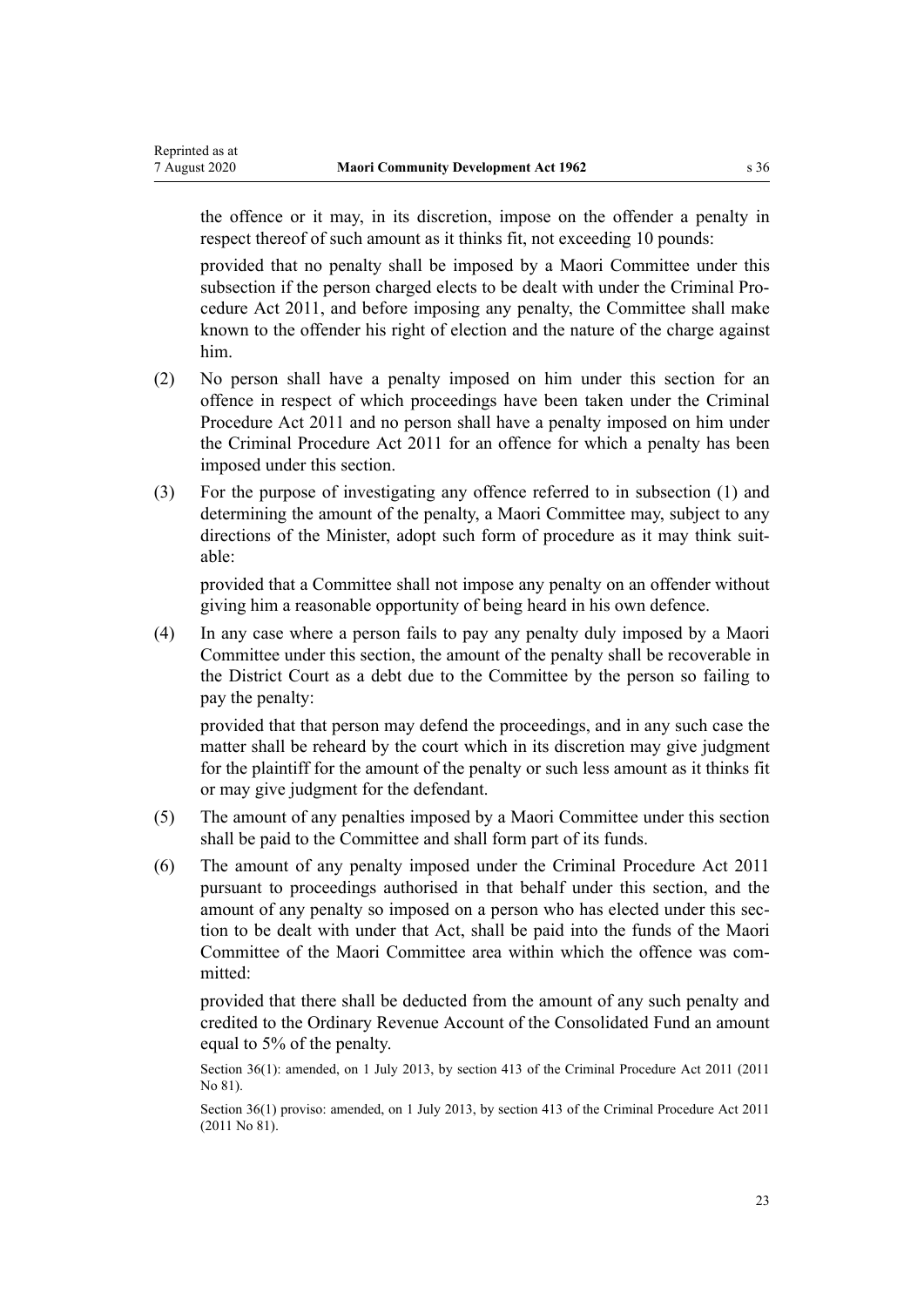<span id="page-23-0"></span>Section 36(2): amended, on 1 July 2013, by [section 413](http://legislation.govt.nz/pdflink.aspx?id=DLM3360714) of the Criminal Procedure Act 2011 (2011) No 81).

Section 36(4): amended, on 1 April 1980, pursuant to [section 18\(2\)](http://legislation.govt.nz/pdflink.aspx?id=DLM35085) of the District Courts Amendment Act 1979 (1979 No 125).

Section 36(6): amended, on 1 July 2013, by [section 413](http://legislation.govt.nz/pdflink.aspx?id=DLM3360714) of the Criminal Procedure Act 2011 (2011 No 81).

### *Miscellaneous provisions*

### **37 Associations to be bodies corporate**

Every Maori Association shall be a body corporate with perpetual succession and a common seal, and shall be capable of holding real and personal property, and of suing and being sued, and of doing and suffering all such other acts and things as bodies corporate may do and suffer.

#### **38 Contracts by Associations**

- (1) Any contract which, if made between private persons, must be by deed shall, if made by a Maori Association, be in writing under the seal of the Association.
- (2) Any contract which, if made between private persons, must be in writing signed by the parties to be charged thereby shall, if made by a Maori Association, be either under the seal of the Association or signed by 2 members of the Association on behalf of and by direction of the Association.
- (3) Any contract which, if made between private persons may be made orally without writing may be similarly made by or on behalf of a Maori Association by any member thereof, but no oral contract shall be made involving the payment by the Association of a sum exceeding 20 pounds.
- (4) Notwithstanding anything to the contrary in the foregoing provisions of this section, no contract made by or on behalf of a Maori Association shall be invalid by reason only that it was not made in the manner provided by this section if it was made pursuant to a resolution of the Maori Association or to give effect to a resolution of the Maori Association.

### **39 Authentication of documents**

- (1) All instruments or documents issued or authorised by a Maori Association shall, except as may be otherwise specially provided by this Act or by any regulations thereunder, be signed on behalf of the Association by at least 2 members thereof on behalf of and by direction of the Association and shall be sealed with the seal of the Association in their presence.
- (2) Every instrument or document purporting to have been executed in accordance with the provisions of this section shall, in the absence of proof to the contrary, be deemed for all purposes to have been duly executed.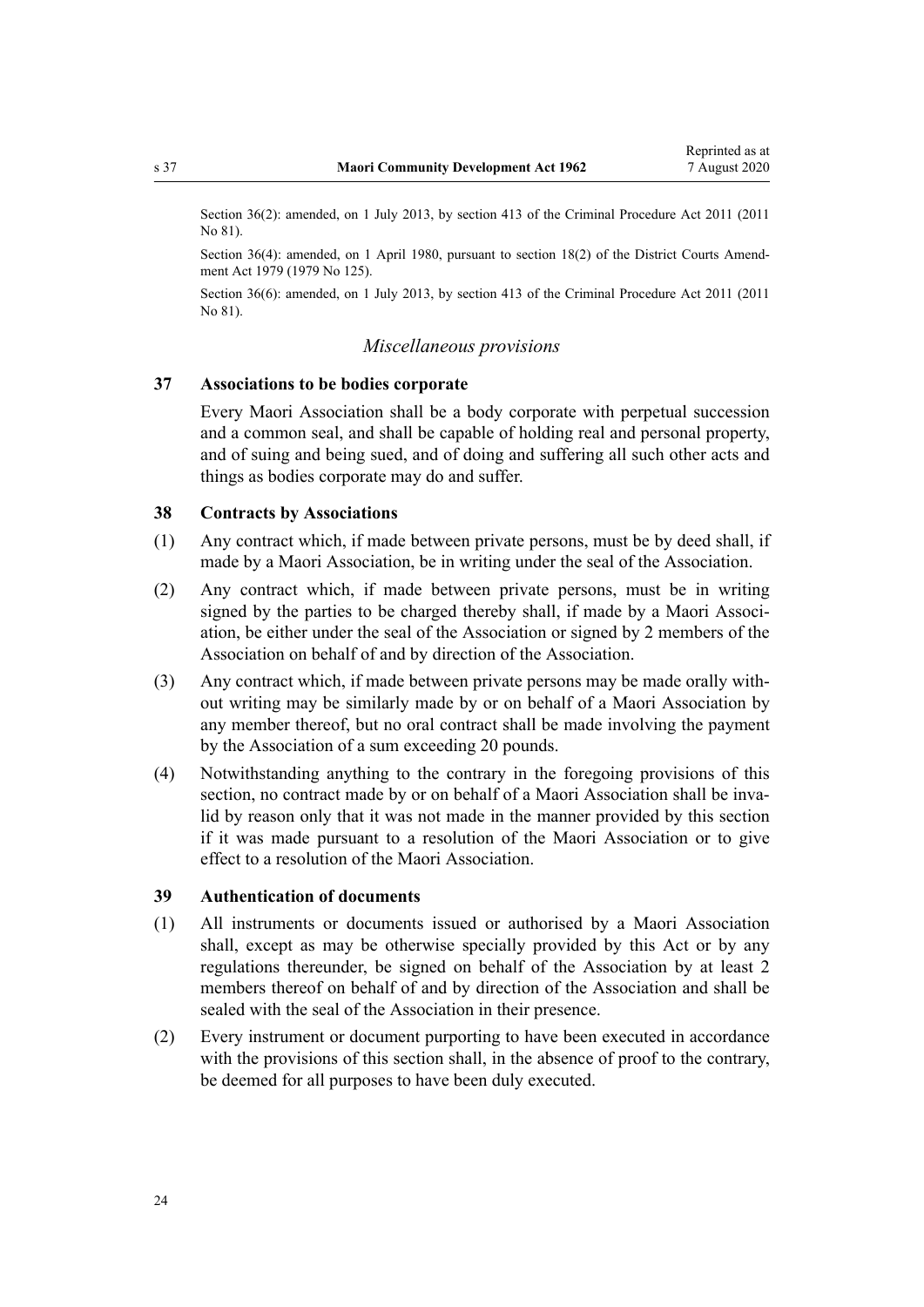#### <span id="page-24-0"></span>**40 Associations may acquire land**

Any Maori Association may acquire any land or interest in land, whether by way of purchase, lease, or otherwise, for any communal purposes, and may sell, lease, sublease, mortgage, or otherwise dispose of any such land or interest so acquired.

Section 40: amended, on 22 October 1963, by section 8(a) of the Maori Community Development Amendment Act 1963 (1963 No 53).

Section 40: amended, on 22 October 1963, by section 8(b) of the Maori Community Development Amendment Act 1963 (1963 No 53).

### **40A Property of former Maori Tribal Committees and Maori Tribal Executive Committees**

- (1) All the real and personal property which was on 1 January 1963 vested in any Maori Tribal Committee or in any Maori Tribal Executive Committee shall as from that date, without the necessity of any instrument of transfer or other assurance, be transferred to and vest in the corresponding Maori Committee or Maori Executive Committee under this Act.
- (2) Where any property transferred as aforesaid consists of land or any interest in land, or of any mortgage or encumbrance of land, any security over stock or chattels, any lien, bonds, stocks, shares, debentures, or any like security, it shall be the duty of every Registrar of Deeds, District Land Registrar, Registrar of the High Court, or other person charged with the duty of keeping any register, on the application of the Maori Association in which such property is so vested, and without the payment of any fee, to register that Maori Association in the appropriate register or registers as the owner, mortgagee, encumbrancer, or grantee as the case may require and to do all such other things as may be necessary to give effect to this section.

Section 40A: inserted, on 28 October 1965, by [section 12](http://legislation.govt.nz/pdflink.aspx?id=DLM374009) of the Maori Purposes Act 1965 (1965 No 121).

Section 40A(2): amended, on 1 April 1980, pursuant to [section 12](http://legislation.govt.nz/pdflink.aspx?id=DLM35049) of the Judicature Amendment Act 1979 (1979 No 124).

#### **41 Members of Maori Associations not personally liable**

No member of a Maori Association shall be personally liable for any act done or omitted by the Association or by any member thereof in good faith in pursuance or in intended pursuance of the powers and authority of the Association.

### **42 Penalties**

Every person who commits an offence against this Act for which no penalty is specifically provided shall be liable on conviction to a fine not exceeding 20 pounds.

Section 42: amended, on 1 July 2013, by [section 413](http://legislation.govt.nz/pdflink.aspx?id=DLM3360714) of the Criminal Procedure Act 2011 (2011 No 81).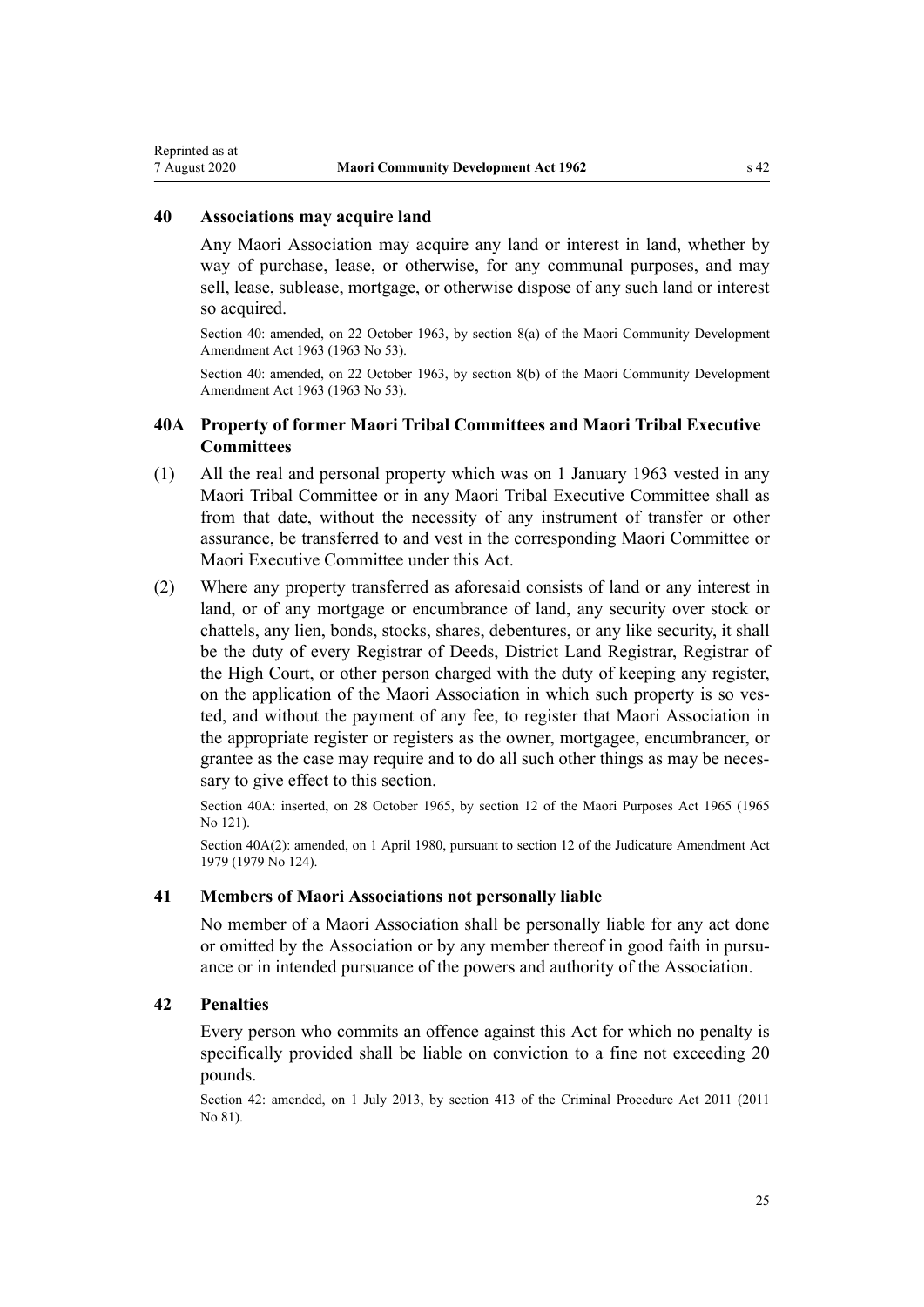### <span id="page-25-0"></span>**43 Regulations**

- (1) The Governor-General may from time to time, by Order in Council, make regulations for all or any of the following purposes:
	- (a) providing for elections of members of Maori Committees:
	- (b) prescribing procedures at meetings of Maori Associations:
	- (c) providing for the method of appointment of members and officers of Maori Committees, Maori Executive Committees, and District Maori Councils to the appropriate Maori Association under this Act:
	- (d) providing for the payment of expenses and travelling allowances to members of Maori Associations:
	- (e) providing for such matters as are contemplated by or necessary for giving full effect to the provisions of this Act and for the due administration thereof.
- (2) Any regulations under this Act may apply to the whole of New Zealand or any part or parts thereof, or may make different provision for different parts of New Zealand.

### **44 Repeals**

The enactments specified in the [Schedule](#page-26-0) are hereby repealed.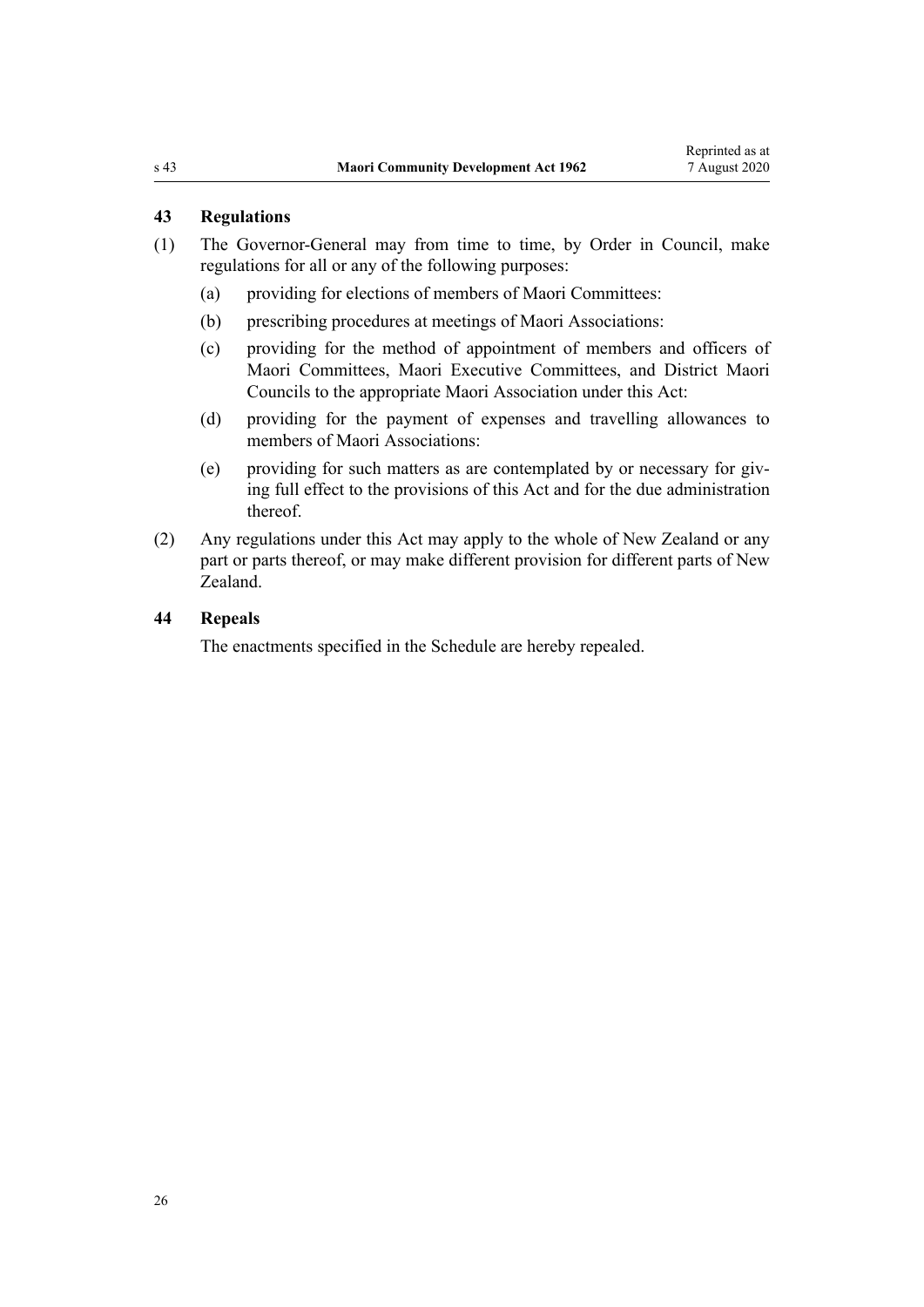## **Schedule Enactments repealed**

[s 44](#page-25-0)

# <span id="page-26-0"></span>**Maori Purposes Act 1947 (1947 No 59) (1957 Reprint, Vol 9, p 160)** *Amendment(s) incorporated in the [Act\(s\).](http://legislation.govt.nz/pdflink.aspx?id=DLM245836)*

**Maori Purposes Act 1948 (1948 No 69) (1957 Reprint, Vol 9, p 161)** *Amendment(s) incorporated in the [Act\(s\).](http://legislation.govt.nz/pdflink.aspx?id=DLM254439)*

**Maori Purposes Act 1949 (1949 No 46) (1957 Reprint, Vol 9, p 161)** *Amendment(s) incorporated in the [Act\(s\).](http://legislation.govt.nz/pdflink.aspx?id=DLM259765)*

**Maori Purposes Act 1950 (1950 No 98) (1957 Reprint, Vol 9, p 162)** *Amendment(s) incorporated in the Act(s).*

**Maori Purposes Act 1955 (1955 No 106) (1957 Reprint, Vol 9, p 163)** *Amendment(s) incorporated in the [Act\(s\).](http://legislation.govt.nz/pdflink.aspx?id=DLM293858)*

**Maori Purposes Act 1957 (1957 No 81) (1957 Reprint, Vol 9, p 163)** *Amendment(s) incorporated in the [Act\(s\).](http://legislation.govt.nz/pdflink.aspx?id=DLM310736)*

**Maori Social and Economic Advancement Act 1945 (1945 No 43) (1957 Reprint, Vol 9, p 131)**

**Maori Social and Economic Advancement Amendment Act 1951 (1951 No 52) (1957 Reprint, Vol 9, p 162)**

**Maori Social and Economic Advancement Amendment Act 1961 (1961 No 41)**

**Tohunga Suppression Act 1908 (1908 No 193) (1957 Reprint, Vol 15, p 651)**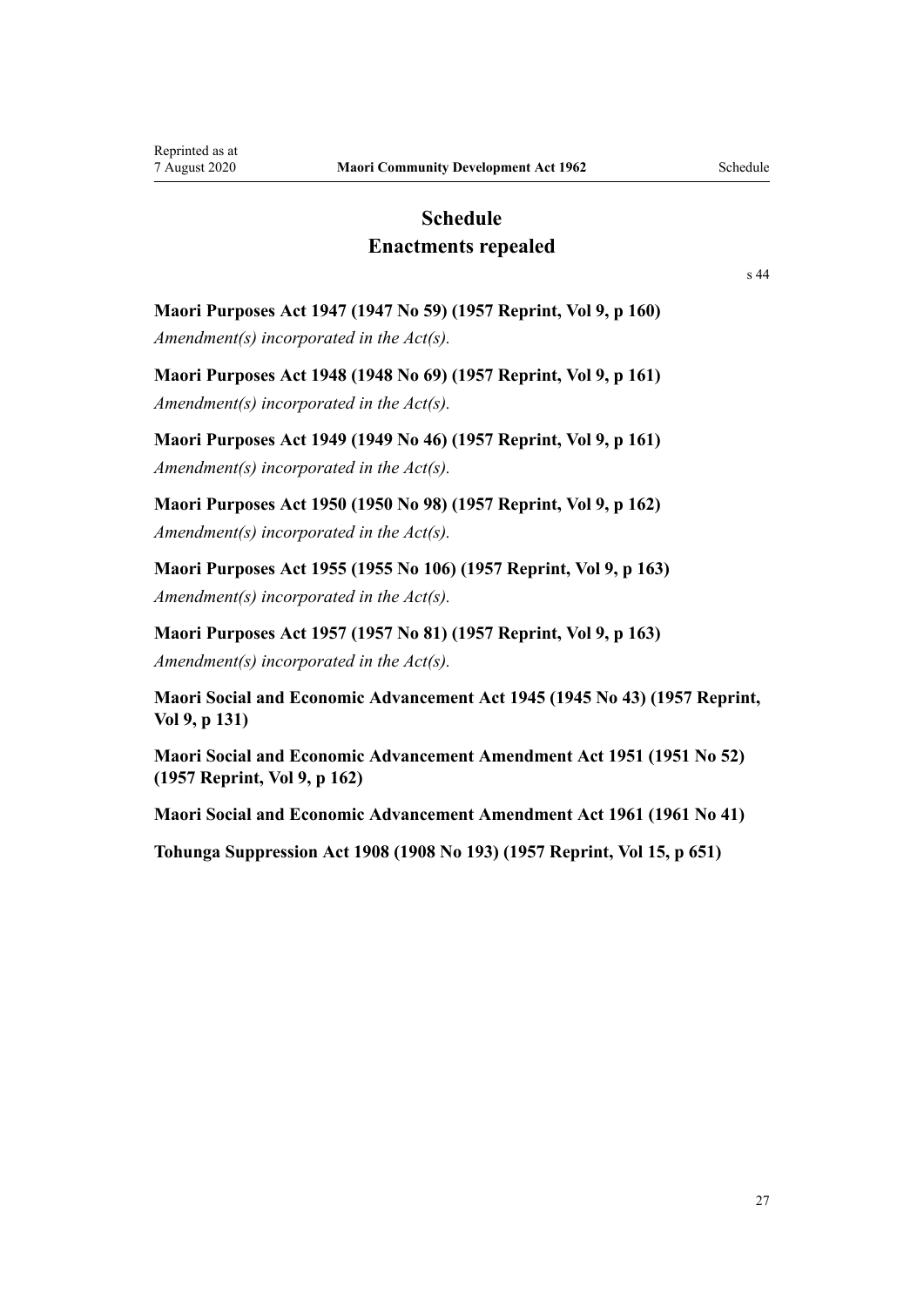#### **Reprints notes**

#### *1 General*

This is a reprint of the Maori Community Development Act 1962 that incorporates all the amendments to that Act as at the date of the last amendment to it.

#### *2 Legal status*

Reprints are presumed to correctly state, as at the date of the reprint, the law enacted by the principal enactment and by any amendments to that enactment. [Section 18](http://legislation.govt.nz/pdflink.aspx?id=DLM2998516) of the Legislation Act 2012 provides that this reprint, published in electronic form, has the status of an official version under [section 17](http://legislation.govt.nz/pdflink.aspx?id=DLM2998515) of that Act. A printed version of the reprint produced directly from this official electronic version also has official status.

#### *3 Editorial and format changes*

Editorial and format changes to reprints are made using the powers under [sec](http://legislation.govt.nz/pdflink.aspx?id=DLM2998532)[tions 24 to 26](http://legislation.govt.nz/pdflink.aspx?id=DLM2998532) of the Legislation Act 2012. See also [http://www.pco.parlia](http://www.pco.parliament.govt.nz/editorial-conventions/)[ment.govt.nz/editorial-conventions/](http://www.pco.parliament.govt.nz/editorial-conventions/).

#### *4 Amendments incorporated in this reprint*

Public Service Act 2020 (2020 No 40): [section 135](http://legislation.govt.nz/pdflink.aspx?id=LMS176959) Financial Reporting (Amendments to Other Enactments) Act 2013 (2013 No 102): [section 125](http://legislation.govt.nz/pdflink.aspx?id=DLM5740664) Sale and Supply of Alcohol Act 2012 (2012 No 120): [section 417\(1\)](http://legislation.govt.nz/pdflink.aspx?id=DLM3339984) Criminal Procedure Act 2011 (2011 No 81): [section 413](http://legislation.govt.nz/pdflink.aspx?id=DLM3360714) Policing Act 2008 (2008 No 72): [section 116\(a\)\(ii\)](http://legislation.govt.nz/pdflink.aspx?id=DLM1102349) Health Practitioners Competence Assurance Act 2003 (2003 No 48): [section 175\(1\)](http://legislation.govt.nz/pdflink.aspx?id=DLM205009) Human Rights Amendment Act 2001 (2001 No 96): [section 70\(1\)](http://legislation.govt.nz/pdflink.aspx?id=DLM122579) Maori Community Development Amendment Act 1996 (1996 No 33) Ministry of Maori Development Act 1991 (1991 No 145): [section 9\(1\)](http://legislation.govt.nz/pdflink.aspx?id=DLM257786) Maori Affairs Restructuring Act 1989 (1989 No 68): [section 10](http://legislation.govt.nz/pdflink.aspx?id=DLM170435) Sale of Liquor Act 1989 (1989 No 63): [section 230\(1\)](http://legislation.govt.nz/pdflink.aspx?id=DLM167530) Maori Purposes Act 1981 (1981 No 112): [section 9](http://legislation.govt.nz/pdflink.aspx?id=DLM53345) Maori Purposes Act 1979 (1979 No 136): [section 19\(1\), \(2\)](http://legislation.govt.nz/pdflink.aspx?id=DLM35626) District Courts Amendment Act 1979 (1979 No 125): [section 18\(2\)](http://legislation.govt.nz/pdflink.aspx?id=DLM35085) Judicature Amendment Act 1979 (1979 No 124): [section 12](http://legislation.govt.nz/pdflink.aspx?id=DLM35049) Maori Purposes Act 1975 (1975 No 135): [sections 14\(1\)](http://legislation.govt.nz/pdflink.aspx?id=DLM437765), [15](http://legislation.govt.nz/pdflink.aspx?id=DLM437768) Maori Purposes Act 1974 (1974 No 144): [sections 7](http://legislation.govt.nz/pdflink.aspx?id=DLM430435), [8](http://legislation.govt.nz/pdflink.aspx?id=DLM430438) Maori Purposes Act 1971 (1971 No 151): [sections 9–11](http://legislation.govt.nz/pdflink.aspx?id=DLM405538) Age of Majority Act 1970 (1970 No 137): [section 6](http://legislation.govt.nz/pdflink.aspx?id=DLM396805) Maori Purposes Act 1970 (1970 No 120): [section 18](http://legislation.govt.nz/pdflink.aspx?id=DLM396110) Maori Purposes Act 1969 (1969 No 127): [section 13\(2\)](http://legislation.govt.nz/pdflink.aspx?id=DLM394017) Maori Purposes Act 1967 (1967 No 145): [section 8](http://legislation.govt.nz/pdflink.aspx?id=DLM385505)